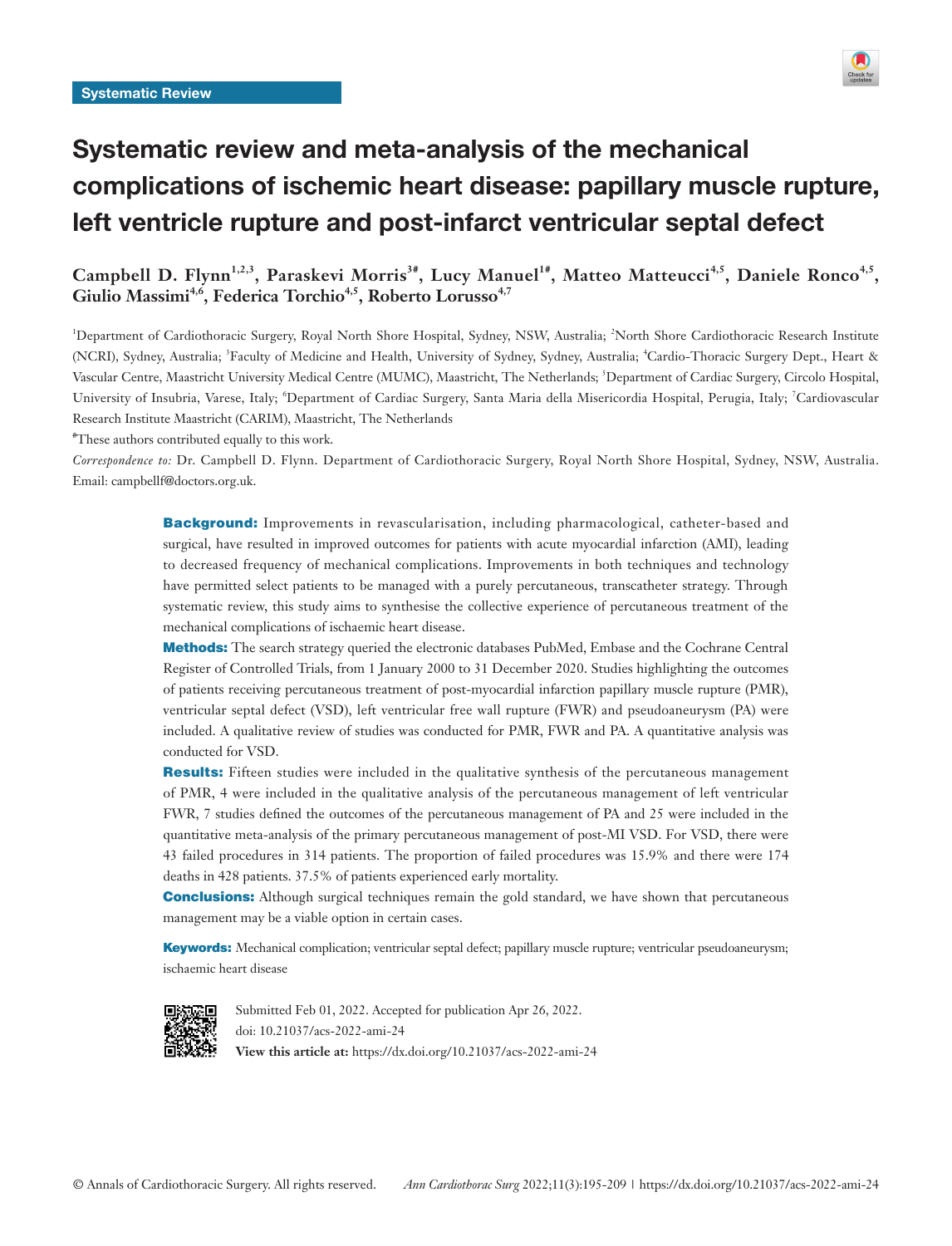# Introduction

Improvements in revascularisation, including pharmacological, catheter-based and surgical, have resulted in improved outcomes for patients with acute myocardial infarction (AMI), leading to decreased frequency of mechanical complications (1,2). Large infarcts, delayed hospital presentation and a lack of tissue perfusion due to poor coronary flow post-intervention, are risk factors for mechanical complications including; acute mitral regurgitation (MR) secondary to papillary muscle rupture (PMR), ventricular septal defect (VSD), pseudoaneurysm and free wall rupture (FWR) (3). Although the incidence of mechanical complications following AMI has declined at <1%, the mortality rates have not decreased (4). Patients who go on to develop mechanical complications tend to be older, female, have a history of cardiac failure, chronic kidney disease and are often presenting with their first AMI (3).

Papillary muscle rupture presents 3–5 days following transmural inferior or lateral infarct, with resultant posteromedial PMR, typically in acute pulmonary oedema and cardiogenic shock. The incidence of acute severe MR from PMR is around 0.05–0.26%, with a reported mortality rate of 10–40% (3). Ventricular septal defects carry a high mortality of 30–40% acutely and up to 80% at 30 days, typically presenting 3–5 days after transmural infarct, with symptoms ranging from isolated murmur to circulatory collapse with cardiogenic shock (3). Free wall rupture remains the most reported mechanical complication, however, the true incidence is unknown as it usually presents as an out-of-hospital sudden cardiac death within 7 days, following a transmural infarct (4). Left ventricular pseudoaneurysms typically present weeks to years following infarct, when cardiac rupture is contained by pericardial adhesions and may be asymptomatic or present with chronic heart failure, chest pain or dyspnoea (4). Given their high risk for progression and rupture, consideration of urgent surgical repair is prudent with an estimated mortality of  $<10\%$  (3).

All mechanical complications of ischaemic heart disease (IHD) conventionally require surgical intervention. However, with improvements in techniques and technology, select patients can be managed with a purely percutaneous, transcatheter strategy. Most mechanical complications are high-acuity and time-sensitive surgical emergencies, requiring prompt discussion with cardiac surgery, cardiac intensivists and cardiologists to diagnose and manage.

Given the vast array of management options with advances in transcatheter technology, multidisciplinary discussions involving the patient and family's preference for care should be undertaken in this population with a high mortality risk, regardless of treatment strategy (4).

# **Aim**

Through systematic review, this study aims to synthesise the collective experience of percutaneous treatment of the mechanical complications of ischaemic heart disease.

## **Methods**

# **Search strategy**

This meta-analysis was performed in accordance with the Preferred Reporting Items for Systematic Reviews and Meta-Analyses (PRISMA) recommendations and guidelines. The search strategy queried the electronic databases PubMed, Embase and the Cochrane Central Register of Controlled Trials from 1 January 2000 to 31 December 2020. The search terms were: ventricular free-wall rupture OR ventricular pseudoaneurysm AND percutaneous treatment; ventricular septal rupture OR ventricular septal defect AND percutaneous treatment; papillary muscle rupture AND percutaneous treatment. The reference lists of previous systematic reviews and of included studies were assessed to ensure no additional publications were missed.

#### **Inclusion criteria**

A qualitative assessment of the percutaneous treatment of ventricular FWR and PMR was undertaken, given the limited experience reported in the literature. The inclusion criteria for the qualitative assessment were all-English language papers (including case reports), with sufficient outcome data reported. Conference abstracts, review articles, editorials and letters were excluded. Papers for inclusion were independently identified and verified (MG, DR, LM and FT).

A quantitative assessment of the primary percutaneous treatment of post-myocardial infarction (PMI) VSD was undertaken. Eligibility for inclusion in this quantitative component were all studies that assessed outcomes of patients undergoing percutaneous treatment of post-infarct VSD as the first treatment. To ensure sufficient centre experience, papers were only included if more than five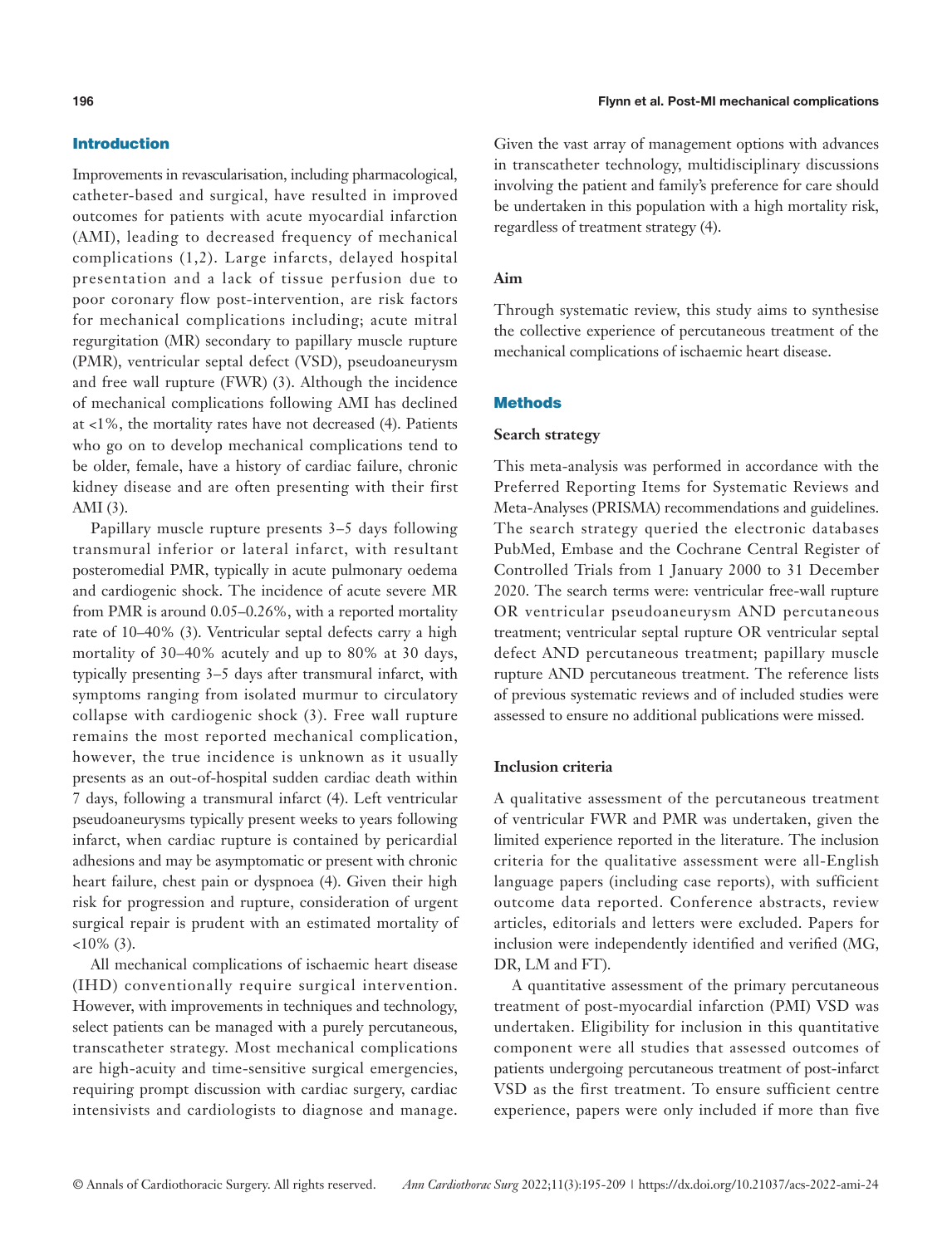cases were reported. Only English language papers were analyzed. If centres reported outcomes of overlapping patient series, the most complete, contemporary series was analyzed. Conference abstracts, case reports, editorials, reviews, letters and expert opinion pieces were excluded. Studies detailing the outcomes of the percutaneous treatment of failed previous surgical treatment in post-MI VSD were excluded, as were studies detailing congenital VSD repair. Article identification and inclusion were performed independently by three authors (CDF, PM and MM) and, discussed until consensus was reached.

## **Data extraction**

Data was extracted from the reviewed text, tables and figures. Data was extracted independently by the authors and, any discrepancies were reviewed and discussed until consensus was reached. For the qualitative synthesis, recorded data included: demographic data, acuity of presentation, procedural success, early and followup mortality. For the quantitative synthesis, recorded parameters were: number of cases in series, demographic data, follow-up duration, acuity treatment, presence of cardiogenic shock at time of treatment, procedural success, presence and significance of residual trans-septal shunt at discharge from hospital, requirement for subsequent procedures (percutaneous or surgical), timing of treatment and early mortality.

# **Statistical methods**

Meta-analysis of post-operative observations was performed using R (R version 3.6.1, R Foundation for Statistical Computing, Vienna, Austria). For publications reporting continuous variables, central tendency with median and range values, the mean and standard deviation were estimated using calculations described by Wan *et al.* (5). Given the range of publication dates and operation techniques, significant between-study heterogeneity was anticipated thus, a random effects model was used in all cases. Heterogeneity was assessed using the  $I^2$ test statistic and determination of prediction intervals. Low heterogeneity was denoted by  $I^2$ <50%, moderate heterogeneity by  $50\% \leq I^2 < 75\%$  and high heterogeneity by  $I^2 \ge 75\%$ . For continuous variables, the restricted maximum likelihood estimator was used to calculate heterogeneity variance. Binary data was logit transformed and assessment of heterogeneity was conducted using the DerSimonianLaird estimator. A Knapp-Hartung adjustment was used to calculate the confidence interval of the pooled outcome effect.

#### **Quality assessment**

For the quantitative analysis, study quality was assessed using the risk of bias in non-randomised studies of interventions (ROBINS-i) tool (6). Study quality was independently assessed by two investigators (CDF and PM) until consensus was reached.

## **Assessment of bias and individual study influence**

Publication bias was assessed through visual inspection and statistical analysis of funnel plots. Statistical analysis of funnel plot asymmetry was conducted using Egger's regression test. Regression analysis of plot asymmetry was only conducted in instances where more than 10 studies were analysed. In the event of significant publication bias, Duval and Tweedie's trim-and-fill method was applied to correct for publication and small study bias. Leave-oneout sensitivity analysis was conducted to determine the significance of study influence.

# **Results**

The search strategy revealed 3,051 unique articles that underwent title and abstract review, which led to 2,905 studies being excluded. Of the remaining 146 studies, 15 studies were included in the qualitative synthesis of the percutaneous management of PMR (7-21), 4 were included in the qualitative analysis of the percutaneous management of LV FWR (22-25), 7 studies defined the outcomes of the percutaneous management of LV pseudoaneurysm (15,26-41) and 25 were included in the quantitative metaanalysis of the primary percutaneous management of post-MI VSD (42-66) (*Table 1*) ([Figure S1](https://cdn.amegroups.cn/static/public/ACS-2022-AMI-24-Supplementary.pdf)).

**Qualitative synthesis of the percutaneous treatment of mechanical complication of ischaemic heart disease**

# *Papillary muscle rupture (PMR)*

Fifteen studies focused on novel treatments of PMR, including 42 patients with an age range of 51–85 (7-21). 24 patients presented in cardiogenic shock (8-15,17,19-21), 22 with pulmonary oedema (8-12,14-21) and 23 required mechanical circulatory support (8-13,15-21) (*Table 2*). On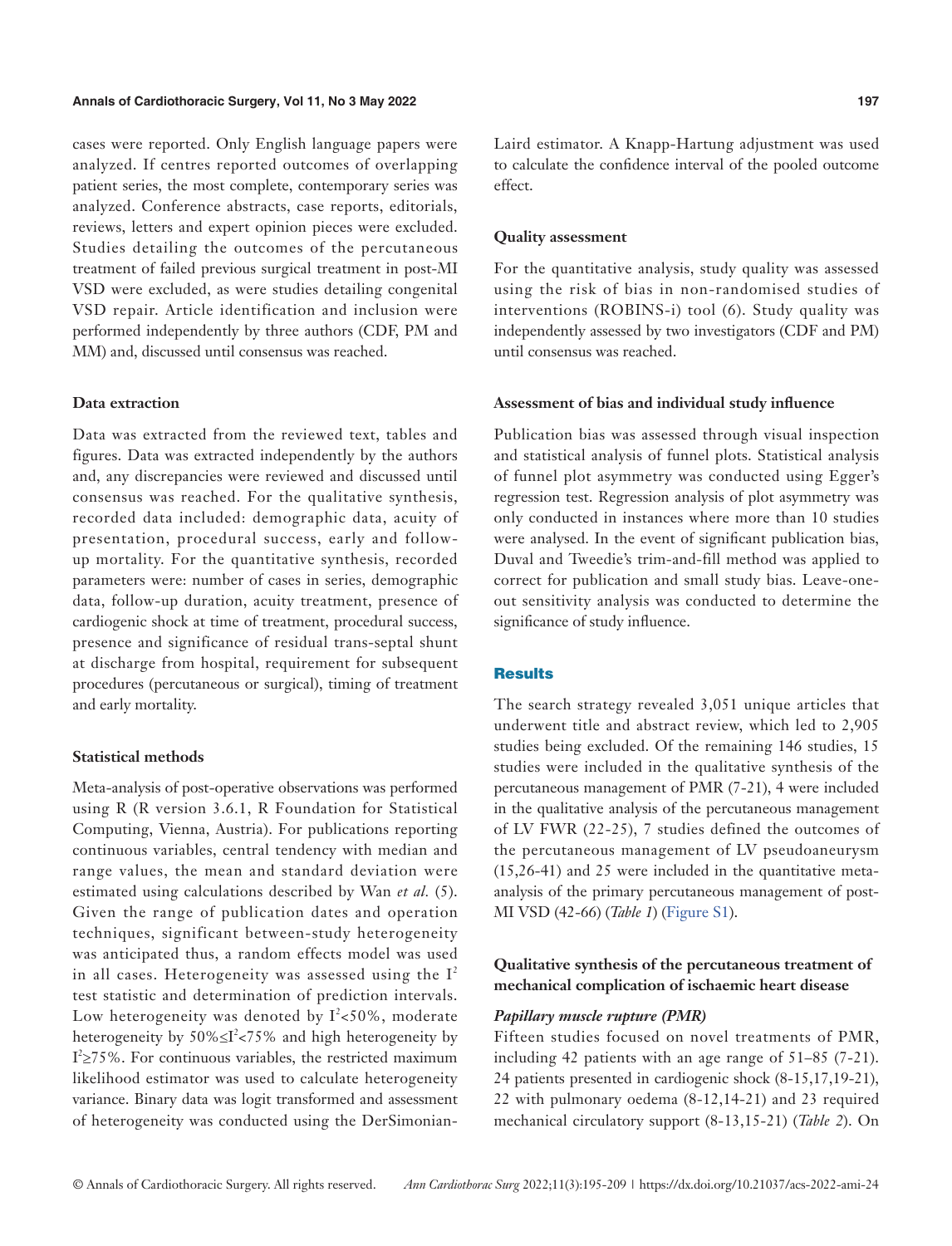|                       | Table 1 Study characteristics for meta-analysis of outcomes of the percutaneous treatment of post-MI VSD |                                |                                                                                |                 |                          |                        |                          |                               |  |
|-----------------------|----------------------------------------------------------------------------------------------------------|--------------------------------|--------------------------------------------------------------------------------|-----------------|--------------------------|------------------------|--------------------------|-------------------------------|--|
| Study                 | Location                                                                                                 | Study design                   | Study focus                                                                    | Patients<br>(n) | <b>Males</b><br>(n)      | Age $\pm$<br><b>SD</b> | <b>Study</b><br>duration | Follow-up<br>years $(\pm SD)$ |  |
| Maltais, 2009         | Quebec,<br>Canada                                                                                        | Retrospective<br>single centre | Percutaneous Advances of<br><b>PMI-VSD Closure</b>                             | 12              | -                        | $71.3 \pm 7.7$         | 12                       |                               |  |
| Trivedi, 2015         | Marseille,<br>France                                                                                     | Retrospective<br>multicentre   | Sequential Management of<br><b>PMI-VSDs</b>                                    | 8               | $\overline{\phantom{a}}$ | $75.5 \pm 7.0$         | 6                        |                               |  |
| Bialkowski,<br>2007   | Zabrze,<br>Poland                                                                                        | Retrospective<br>single centre | Transcatheter Closure of PMI-<br><b>VSDs Using Amplatzer Devices</b>           | 17              | 13                       | $66.3 + 8.1$           | 6                        |                               |  |
| Aggarwal,<br>2018     | Kerala, India                                                                                            | Retrospective<br>single centre | ASD Occluder Usage in PMI-VSR                                                  | 21              | 15                       | $66.4 \pm 5.9$         | 14                       |                               |  |
| Ahmed, 2007           | Auckland,<br>New Zealand                                                                                 | Retrospective<br>single centre | Percutaneous Closure of PMI-VSD 4                                              |                 | $\overline{2}$           | $73 + 4.7$             | 3                        | $1.95 + 1.2$                  |  |
| Assenza, 2013         | Boston, USA                                                                                              | Retrospective<br>single centre | Transcatheter closure of PMI-VSR                                               | 12              | 8                        | $68 + 6$               | 20                       |                               |  |
| Martinez, 2007        | Minnesota,<br><b>USA</b>                                                                                 | Retrospective<br>single centre | Transcatheter Closure of Ischemic<br>and Post-Traumatic VSRs                   | $\overline{4}$  | $\overline{2}$           | $73 + 16.5$            |                          | 4.5                           |  |
| Demkow, 2005          | Warsaw,<br>Poland                                                                                        | Retrospective<br>single centre | Primary Transcatheter Closure of<br>PMI-VSDs with Amplatzer Septal<br>Occluder | 11              | 9                        | $67.8 + 8.9$           | 6                        | $3.07 + 1.6$                  |  |
| Egbe, 2015            | Minnesota,<br><b>USA</b>                                                                                 | Retrospective<br>single centre | Transcatheter Closure of PMI,<br>latrogenic and Postoperative VSDs             | 18              | $\overline{7}$           | $69 + 11$              | 14                       | $7.3 + 7$                     |  |
| Nie, 2017             | Taipei,<br>Taiwan                                                                                        | Retrospective<br>multicentre   | Transcatheter Device Closure of<br><b>PMI-VSD</b>                              | $\overline{7}$  | 5                        | $74.4 \pm 7.8$         | 3                        |                               |  |
| Premchand,<br>2017    | Hyderabad,<br>India                                                                                      | Retrospective<br>single centre | Percutaneous Closure of PMI-VSR 7                                              |                 | $\overline{2}$           | $58.3 + 9.8$           | 10                       |                               |  |
| Goldsweig,<br>2018    | Connecticut,<br><b>USA</b>                                                                               | Retrospective<br>multicentre   | <b>VSR Complicating AMI</b>                                                    | 84              |                          |                        | 9                        |                               |  |
| Hamilton,<br>2017     | Bristol, UK                                                                                              | Retrospective<br>single centre | The In Vivo Morphology of PMI-<br>VSD and Implications for Closure             | 16              |                          |                        | 10                       |                               |  |
| Heiberh, 2014         | Aarhus,<br><b>Denmark</b>                                                                                | Retrospective<br>single centre | Long-Term Outcome after<br><b>Transcatheter Closure of PMI-VSR</b>             | 9               | 4                        | $75.1 \pm 8.4$         | 13                       | $4.6 + 4.4$                   |  |
| Landzberg,<br>1998    | Boston, USA                                                                                              | Prospective<br>single centre   | Transcatheter Management of<br><b>PMI-VSRs</b>                                 | $\overline{7}$  |                          |                        | 8                        |                               |  |
| Sabiniewicz,<br>2017  | Warsaw,<br>Poland                                                                                        | Retrospective<br>multicentre   | Percutaneous Closure of<br><b>PMI-VSDs</b>                                     | 20              | 11                       | $70.2 + 9.5$           | 13                       | $1.32 \pm 2.6$                |  |
| Sathananthan,<br>2013 | Auckland,<br>New Zealand                                                                                 | Retrospective<br>single centre | Evolution in PMI-VSD Management 7                                              |                 |                          |                        | 20                       |                               |  |
| Rao, 2015             | Hyderabad,<br>India                                                                                      | Prospective<br>single centre   | Transcatheter closure of PMI-VSR                                               | - 6             | 5                        | $60 \pm 3.7$           | 3                        |                               |  |
| Szkutnik, 2003        | Zabrze,<br>Poland                                                                                        | Prospective<br>single centre   | PMI-VSD Closure with Amplatzer<br><b>Occluders</b>                             | 6               | 5                        | $59.7 + 8.1$           |                          | $9.1 + 5.8$                   |  |
| Tai, 2018             | Hengyang,<br>China                                                                                       | Retrospective<br>multicentre   | Management and Outcome of VSR 20<br><b>Complicating AMI</b>                    |                 |                          |                        | 10                       |                               |  |
| Table 1 (continued)   |                                                                                                          |                                |                                                                                |                 |                          |                        |                          |                               |  |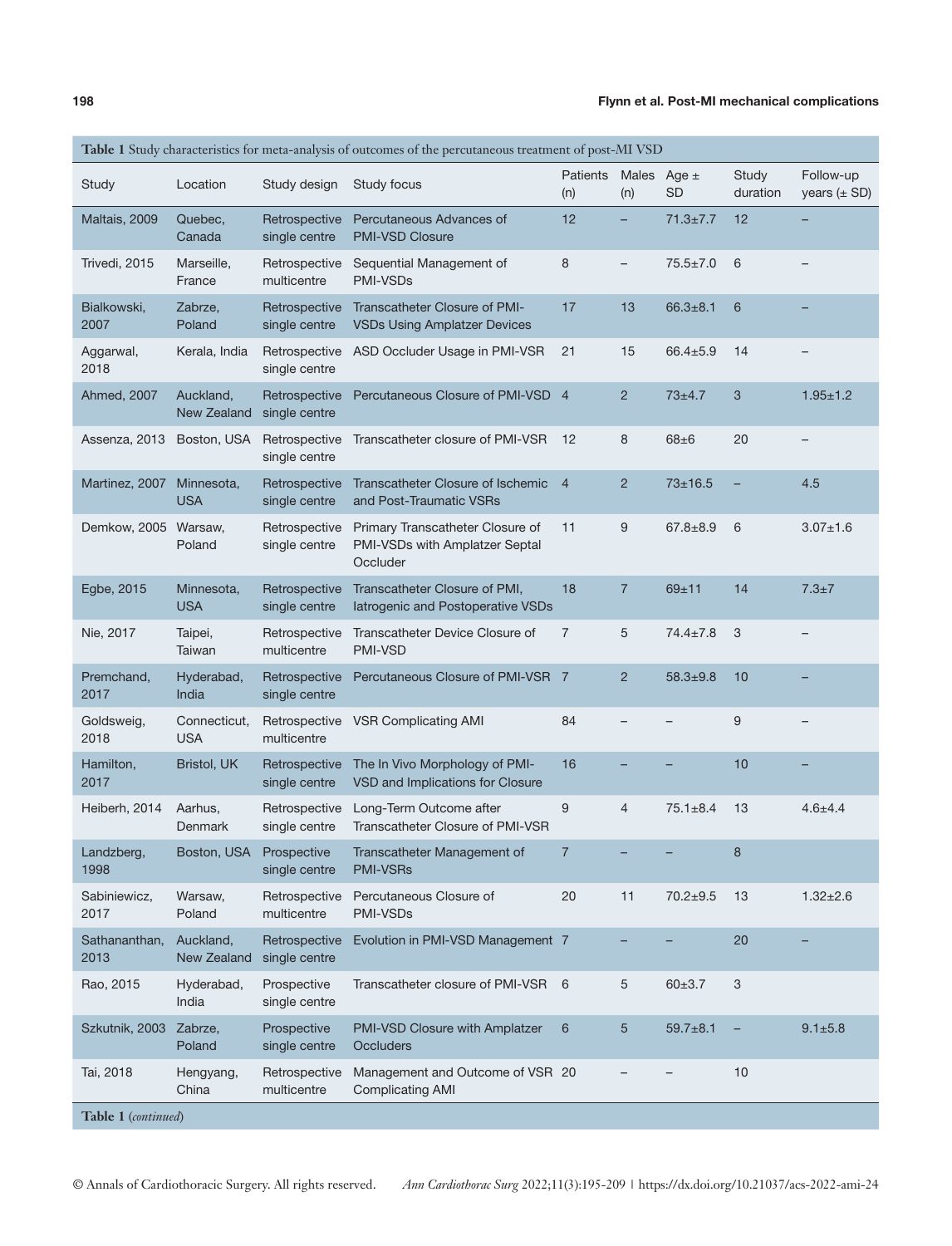| <b>Table 1</b> (continued) |                     |                                |                                                                                                                               |                        |                     |                        |                          |                               |
|----------------------------|---------------------|--------------------------------|-------------------------------------------------------------------------------------------------------------------------------|------------------------|---------------------|------------------------|--------------------------|-------------------------------|
| <b>Study</b>               | Location            | Study design                   | <b>Study focus</b>                                                                                                            | <b>Patients</b><br>(n) | <b>Males</b><br>(n) | Age $\pm$<br><b>SD</b> | <b>Study</b><br>duration | Follow-up<br>years $(\pm SD)$ |
| Tang, 2015                 | Hunan, China        | Retrospective<br>single centre | Non-Surgical Repair of VSR<br>After AMI                                                                                       | 11                     | 4                   | $65.25 \pm 7.9$        | - 7                      | $2.55 \pm 1.7$                |
| <b>Thiele, 2009</b>        | Leipzig,<br>Germany | Prospective<br>single centre   | Immediate Primary Transcatheter<br>Closure of PMI-VSD                                                                         | 29                     | 13                  | $69 + 8.9$             | 5                        | 3.84                          |
| Xu, 2014                   | Shanghai,<br>China  | Retrospective<br>multicentre   | Percutaneous Closure of<br><b>PMI-VSDs</b>                                                                                    | 42                     | $\overline{4}$      |                        | $\overline{4}$           | $2.25 \pm 1.1$                |
| Zhang, 2017                | Harbin,<br>China    | Retrospective<br>multicentre   | Percutaneous Transcatheter<br>Closure of PMI-VSDs: Outcomes<br>and Follow-Up                                                  | 15                     | 6                   | $63.1 \pm 7.3$         | 12                       | $7.6 + 0.9$                   |
| Zhu, 2013                  | Shenyang,<br>China  | Retrospective<br>multicentre   | <b>Outcomes of Transcatheter</b><br>Closure of VSD in Combination<br>with PCI in Patients with VSD<br><b>Complicating AMI</b> | 35                     | 18                  | $63.5 + 5.5$           | 10                       | 4.42                          |
|                            |                     |                                |                                                                                                                               |                        |                     |                        |                          |                               |

MI, myocardial infarction; VSD, ventricular septal defect; PMI, post-myocardial infarction; ASD, atrial septal defect; VSR, ventricular septal rupture; PCI, percutaneous coronary intervention.

| Table 2 Baseline characteristics of patients receiving percutaneous treatment of papillary muscle rupture post-acute MI |      |                 |                    |                          |                         |                     |                     |                      |                    |                   |                              |
|-------------------------------------------------------------------------------------------------------------------------|------|-----------------|--------------------|--------------------------|-------------------------|---------------------|---------------------|----------------------|--------------------|-------------------|------------------------------|
| Author                                                                                                                  | Year | Patients<br>(n) | Age<br>[range]     | Cardiogenic<br>shock [%] | Pulmonary<br>Oedema [%] | <b>MCS</b><br>[%]   | <b>STEMI</b><br>[%] | <b>NSTEMI</b><br>[%] | <b>PTCA</b><br>[%] | <b>PMR</b><br>[%] | <b>Not</b><br><b>PMR [%]</b> |
| <b>Bilge</b>                                                                                                            | 2013 | $\mathbf{1}$    | 60                 | $1$ [100]                | $1$ [100]               | $1^{\degree}$ [100] | $1$ [100]           | $\mathbf{0}$         | 1 [100]            | $1$ [100]         | $\overline{0}$               |
| Adamo                                                                                                                   | 2014 | 5               | 72 [62-78]         | 4 [80]                   | 4 [80]                  | $4^{\degree}$ [80]  | 5 [100]             | $\mathbf 0$          | 5 [100]            | $\mathbf 0$       | 5 [100]                      |
| <b>Bilge</b>                                                                                                            | 2014 | 1               | 73                 | -                        | -                       | -                   |                     | -                    | $1$ [100]          | 1 [100]           | $\mathbf{0}$                 |
| Horstkotte                                                                                                              | 2014 | 1               | 75                 | $1$ [100]                | $1$ [100]               | $1^{\degree}$ [100] | 1 [100]             | $\mathbf 0$          | 1 [100]            | 1 [100]           | 0                            |
| Wolff                                                                                                                   | 2014 | 1               | 68                 | 1 [100]                  | $1$ [100]               | $1^{\degree}$ [100] | 1 [100]             | $\mathbf{0}$         | 1 [100]            | $1$ [100]         | $\mathbf 0$                  |
| <b>Bahlmann</b>                                                                                                         | 2015 | $\mathbf{1}$    | 77                 | $1$ [100]                | $1$ [100]               | $1^{\degree}$ [100] | $\mathbf 0$         | $1$ [100]            | $\qquad \qquad -$  | 1 [100]           | $\mathbf 0$                  |
| Estevez-Loureiro                                                                                                        | 2015 | 5               | 68 [51-76]         | 3[60]                    |                         | $3^{a}$ [60]        | 3[60]               | 2[40]                | -                  | $\mathbf{0}$      | 5[100]                       |
| Rodriguez                                                                                                               | 2015 | 1               | 76                 | 1 [100]                  | 1 [100]                 | -                   | 1 [100]             | $\mathbf 0$          | 1 [100]            | $\mathbf 0$       | 1 [100]                      |
| Alkhouli                                                                                                                | 2017 | $\mathbf{1}$    | 77                 | 1 [100]                  | 1 [100]                 | 1 <sup>b</sup>      | $\mathbf{0}$        | $1$ [100]            | 1 [100]            | $\overline{0}$    | 1 [100]                      |
| <b>Tarsia</b>                                                                                                           | 2016 | $\mathbf{1}$    | 65                 |                          | 1 [100]                 | $1^{\degree}$ [100] | 1 [100]             | $\mathbf{0}$         | $1$ [100]          | $\mathsf 0$       | 1 [100]                      |
| Valle                                                                                                                   | 2017 | 1               | 84                 | 1[100]                   | $1$ [100]               |                     | $\mathbf{0}$        | 1 [100]              | 1 [100]            | 1 [100]           | $\mathbf 0$                  |
| Yasin                                                                                                                   | 2018 | 1               | 68                 | 0                        | 1 [100]                 | $1^{\circ}$ [100]   | $\qquad \qquad -$   |                      | 1 [100]            | 1 [100]           | $\mathbf 0$                  |
| Komatsu                                                                                                                 | 2019 | 1               | 55                 | 1 [100]                  | 1 [100]                 | $1^a$ [100]         | 1 [100]             | $\mathbf{0}$         | 1 [100]            | 1 [100]           | $\mathbf{0}$                 |
| Papadopoulos                                                                                                            | 2019 | 1               | 85                 | 1 [100]                  | 1 [100]                 | $1^{\degree}$ [100] | 1 [100]             | $\mathbf 0$          | 1 [100]            | 1 [100]           | $\mathbf 0$                  |
| Haberman                                                                                                                | 2019 | 20              | 68 [53-85]         | 8[40]                    | 7[35]                   | $7^{a}$ [35]        | 12 [60]             | 8[40]                | 17 [85]            | $\mathbf{0}$      | 20 [100]                     |
| Total"                                                                                                                  |      | 42              | 72 [51-85] 24 [60] |                          | 22 [61]                 | 23 [59]             | 27 [69]             | 13 [38]              | 33 [92]            | 9[21]             | 33 [79]                      |

\*, percentage calculation for summary totals only include patients in studies directly reporting outcome of interest. <sup>a</sup>, intra-aortic balloon pump; <sup>b</sup>, Impella device; <sup>c</sup>, ECMO, extracorporeal membrane oxygenation; MCS, mechanical circulatory support; STEMI, ST-elevation myocardial infarction; NSTEMI, non-ST-elevation myocardial infarction; PTCA, percutaneous transcatheter coronary angioplasty; PMR, papillary muscle rupture; MI, myocardial infarction.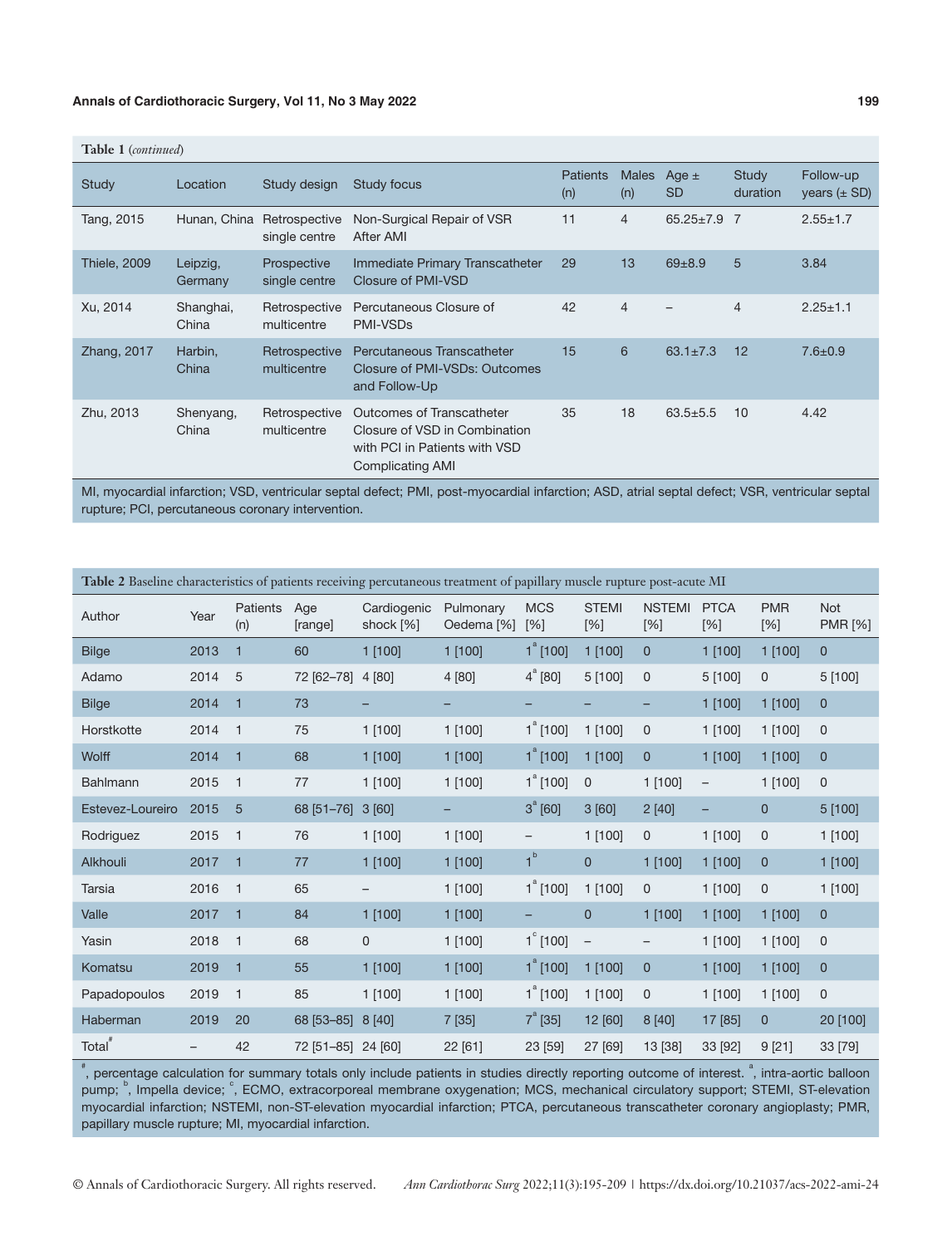| Table 3 Procedural outcomes following percutaneous repair of papillary muscle rupture following acute-MI |                          |                 |                          |                            |                          |                          |                                                                           |                                  |                                 |                                  |
|----------------------------------------------------------------------------------------------------------|--------------------------|-----------------|--------------------------|----------------------------|--------------------------|--------------------------|---------------------------------------------------------------------------|----------------------------------|---------------------------------|----------------------------------|
| Author                                                                                                   | Year                     | Patients<br>(n) | ICU (days)<br>[range]    | Discharge<br>(day) [range] | Complication             | 30 day-<br>Mortality [%] | <b>NYHA</b>                                                               | Grade MR<br>residual [n]         | Mortality at<br>follow up $[%]$ | Cause of<br>death                |
| <b>Bilge</b>                                                                                             | 2013                     | $\mathbf{1}$    |                          | 9                          | <b>Stroke</b>            | $\overline{0}$           | -                                                                         |                                  | $\mathbf{0}$                    | Ξ.                               |
| Adamo                                                                                                    | 2014                     | 5               | $8[7-10]$                | 27 [13-60]                 | $\overline{\phantom{a}}$ | $\mathbf 0$              | $\label{eq:1} \prod_{i=1}^n \left\{ \prod_{i=1}^n \frac{1}{n_i} \right\}$ | $1 + [1], 2 +$<br>$[1], 3 + [1]$ | 2                               | Septic<br>shock heart<br>failure |
| <b>Bilge</b>                                                                                             | 2014                     | $\overline{1}$  |                          |                            |                          |                          |                                                                           |                                  | -                               | -                                |
| Horstkotte                                                                                               | 2014                     | $\overline{1}$  | $\overline{7}$           | 12                         | $\mathbf 0$              | 0                        | -                                                                         | $1 + [1]$                        | $\mathbf 0$                     | -                                |
| Wolff                                                                                                    | 2014                     | $\mathbf{1}$    | $\qquad \qquad -$        | 14                         | -                        | $\mathbf{0}$             | Ш                                                                         | $1 + [1]$                        | $\mathbf{0}$                    |                                  |
| Bahlmann                                                                                                 | 2015                     | $\overline{1}$  | 8                        | 16                         | $\mathsf 0$              | $\overline{\phantom{m}}$ | $\qquad \qquad -$                                                         | -                                | $\overline{\phantom{m}}$        |                                  |
| Estevez-<br>Loureiro                                                                                     | 2015                     | 5               |                          |                            | -                        | 1 [20]                   | $\mathbf{II}$                                                             | $1+[2], 2+$<br>$[3]$             | $\mathbf{1}$                    | <b>MOFs</b>                      |
| Rodriguez                                                                                                | 2015                     | $\mathbf{1}$    |                          |                            | $\qquad \qquad -$        | $\qquad \qquad -$        | $\qquad \qquad -$                                                         |                                  |                                 |                                  |
| Alkhouli                                                                                                 | 2017                     | $\overline{1}$  | 6                        |                            | -                        | $\mathbf 0$              | ı                                                                         | -                                | $\mathbf{0}$                    |                                  |
| <b>Tarsia</b>                                                                                            | 2016                     | $\overline{1}$  | $\overline{7}$           |                            | $\mathbf{0}$             | $\mathbf 0$              |                                                                           | $\mathbf 0$                      | $\mathsf 0$                     | -                                |
| Valle                                                                                                    | 2017                     | $\overline{1}$  | $\overline{4}$           |                            |                          | $\mathbf 0$              | Ш                                                                         | $1 + [1]$                        | $\mathbf{0}$                    |                                  |
| Yasin                                                                                                    | 2018                     | $\overline{1}$  |                          |                            | <b>BAV II</b>            | $\mathbf 0$              | $\overline{\phantom{a}}$                                                  | $1 + [1]$                        | $\mathsf 0$                     |                                  |
| Komatsu                                                                                                  | 2019                     | $\overline{1}$  |                          |                            | $\overline{0}$           | $\overline{0}$           |                                                                           |                                  | $\mathbf{0}$                    |                                  |
| Papadopoulos                                                                                             | 2019                     | $\overline{1}$  | $\overline{\phantom{0}}$ | 19                         | $\mathbf 0$              | 0                        | $\mathbf{II}$                                                             | $2 + [1]$                        | $\mathsf 0$                     | -                                |
| Haberman                                                                                                 | 2019                     | 20              |                          |                            |                          | $\mathbf 0$              | <b>NA</b>                                                                 | $1 + [12], 2 + 1$<br>$[7]$       |                                 | Sudden<br>death                  |
| Total <sup>#</sup>                                                                                       | $\overline{\phantom{0}}$ | 42              | $7[4 - 10]$              | 15 [9-60]                  | $-$                      | 1[3]                     |                                                                           | $\overline{\phantom{m}}$         | 4 [10]                          |                                  |

# , percentage calculation for summary totals only include patients in studies directly reporting outcome of interest. MI, myocardial infarction; ICU, Intensive care unit; NYHA, New York Heart Association heart failure grade; MOF, multi-organ failure.

presentation, 33 patients underwent percutaneous coronary intervention (7-11,14-21), with 27 diagnosed with a STEMI (8-11,13,14,16,19-21) and 13 NSTEMI (12,13,15,17,21). All patients underwent percutaneous edge-to-edge repair of mitral valve using the MitraClip system, with successful deployment. Residual moderate-severe MR was reported in 13 patients (8,13,20,21). Only two manuscripts reported complications of stroke and heart block requiring permanent pacemaker insertion (9,18). There was one reported 30-day mortality (13) and four deaths at time of follow-up (8,13,21) (*Table 3*).

# *Left ventricular free wall rupture (FWR)*

Four manuscripts reviewed the management of FWR, including 26 patients with an age range of 51–87 years old (22-25). All patients presented with cardiac tamponade,

with 16 patients in concurrent cardiogenic shock, of which, eight required mechanical circulatory support (22-25). Of these, three patients suffered a STEMI (22,23,25) and 19 underwent percutaneous coronary intervention (22,24,25) (*Table 4*). Due to high-risk conditions, all FWR patients were treated with fibrin-glue injection. Complications occurred in two patients, with one requiring surgical repair and another suffering from acute respiratory distress syndrome (ARDS) and sepsis (22,24). However, 30-day mortality was high, with 16 early deaths attributed to septic shock, acute rupture, re-rupture or non-cardiac causation, and 17 at time of follow-up (22,24) (*Table 5*).

# *Ventricular pseudoaneurysm*

Seventeen studies described techniques for ventricular pseudoaneurysm management, including 19 patients with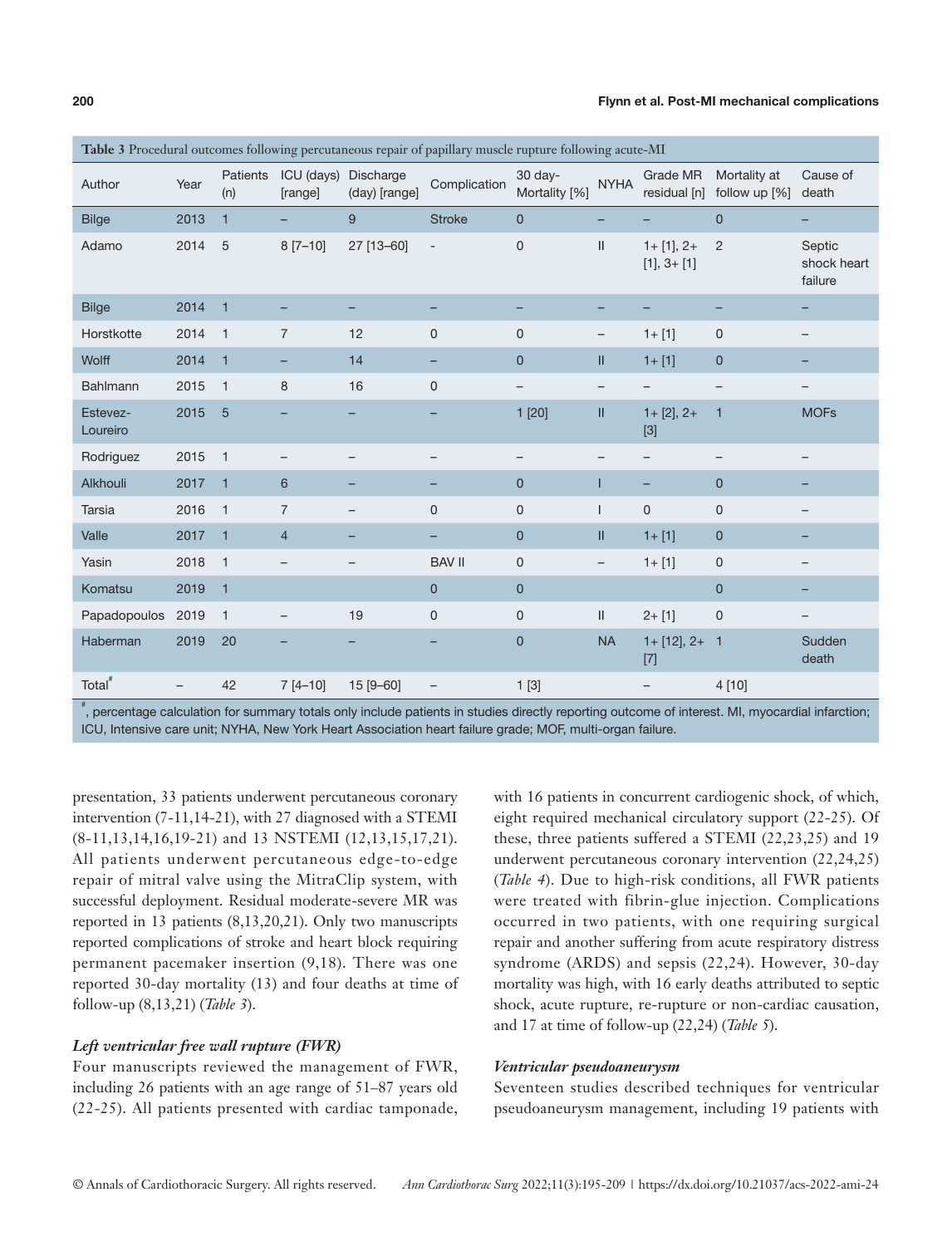| Table 4 Baseline patient characteristics for patients receiving percutaneous treatment of left ventricular free wall rupture post acute MI |      |            |                          |                       |                       |             |           |                 |           |
|--------------------------------------------------------------------------------------------------------------------------------------------|------|------------|--------------------------|-----------------------|-----------------------|-------------|-----------|-----------------|-----------|
| Author                                                                                                                                     | Year |            | Patients (n) Age [range] | Cardiogenic shock [%] | Tamponade [%] MCS [%] |             | STEMI [%] | NSTEMI [%]      | PTCA [%]  |
| Murata                                                                                                                                     | 2000 | $\sqrt{2}$ | 69 [56-81]               | $2$ [100]             | $2$ [100]             | [50]        | $1$ [50]  | 0               | $2$ [100] |
| Joho                                                                                                                                       | 2002 |            | 82                       |                       | 1 [100]               | $\mathbf 0$ | 1 [100]   | $\mathbf{0}$    |           |
| Terashima                                                                                                                                  | 2008 | 22         | 74 [51-87]               | $13$ [59]             | 22 [100]              | 6           | -         | -               | 16 [72.7] |
| Suzuki                                                                                                                                     | 2019 |            | 65                       | 1 [100]               | 1 [100]               | 1 [100]     | 1 [100]   | $\qquad \qquad$ | 1 [100]   |

MI, myocardial infarction; MCS, mechanical circulatory support; STEMI, ST-elevation myocardial infarction; NSTEMI, non-ST-elevation myocardial infarction; PTCA, percutaneous transcatheter coronary angioplasty.

| <b>Table 5</b> Procedural outcomes and complications following percutaneous repair of LV free wall rupture |      |                        |                           |                                                                              |                            |             |                                |                                  |                                                                                         |  |  |
|------------------------------------------------------------------------------------------------------------|------|------------------------|---------------------------|------------------------------------------------------------------------------|----------------------------|-------------|--------------------------------|----------------------------------|-----------------------------------------------------------------------------------------|--|--|
| Author                                                                                                     | Year | <b>Patients</b><br>(n) | <b>Discharge</b><br>[day] | Complication                                                                 | $30$ -day<br>mortality [%] | <b>NYHA</b> | Residual effusion/<br>aneurysm | Mortality at<br>follow up $(\%)$ | Cause of death                                                                          |  |  |
| Murata                                                                                                     | 2000 | $\overline{2}$         | 20 [10-30]                | Sepsis, ARDS                                                                 | $1$ [50]                   |             | 0                              | 50                               | Septic shock                                                                            |  |  |
| Joho                                                                                                       | 2002 |                        | 14                        |                                                                              | $\mathbf{0}$               |             | $\Omega$                       | $\mathbf{0}$                     |                                                                                         |  |  |
| <b>Terashima</b>                                                                                           | 2008 | 22                     |                           | Required<br>surgical repair<br>(1 patient)                                   | 15 [68]                    |             | $\mathbf 0$                    | 73                               | Acute rupture (13<br>patients), re-rupture<br>(2 patients), non-<br>cardiac (1 patient) |  |  |
| Suzuki                                                                                                     | 2019 |                        | 62                        |                                                                              | 0                          |             | $\mathbf 0$                    | $\mathbf{0}$                     |                                                                                         |  |  |
|                                                                                                            |      |                        |                           | LV, left ventricular; NYHA, New York Heart Association, heart failure grade. |                            |             |                                |                                  |                                                                                         |  |  |

an age range of 47–85 (15,26-41). Two patients presented with cardiogenic shock (15,39), eight with dyspnoea (15,26,28,31,33,34,38,40) and one required mechanical circulatory support (39). Six patients underwent subsequent percutaneous coronary intervention (33,34,36,37,39,41) and 12 were diagnosed with a STEMI (15,26,27,31-38,41) (*Table 6*). Due to significant comorbidities, including previous cardiac surgery, COPD, diabetes and previous CVA, all patients underwent percutaneous repair with a closure device. A residual pseudoaneurysm was reported in one patient following attempted closure (34). There were no early deaths and only one mortality at follow-up, due to recurrent pulmonary embolus (27) (*Table 7*).

#### **Meta**-**analysis of post**-**infarct VSD**

#### *Study quality and risk of bias assessment*

The overall risk of bias was moderate to severe for all 25 included studies (*Figure 1*). There were 7 studies (43,47,51,53,58,59,63) graded with an overall severe risk and 18 studies (42,44-46,48-50,52,54-57,60-62,64-66) graded at overall moderate risk, of bias. The most significant risks of bias were identified in confounding, selection bias and selection of reported outcomes.

#### *Demographic data*

The total number of patients in the analysis was 428. Average age was reliably reported in 19 studies (42-47,50, 52-56,58,59,61-63,65,66) with a pooled mean age of 67.6 years-old [95% confidence interval (CI): 65.4–69.9,  $I^2$ =80.3%]. Eighteen studies (42-47,50,53-56,58-62,65,66) provided data regarding patient gender. In these studies, 48.5% of patients (133 of 274 patients) were male. Duration of data collection was clearly reported in 25 studies (42-52, 54-58,60-66), which collected data over a mean duration of 9.5±4.9 years. The median number of annual cases in the studies reporting data was 1.5 [inter-quartile range (IQR) 1.0] cases per year (*Table 1*).

#### *Mortality outcomes*

All 25 studies reported outcomes on mortality. There were 174 deaths in 428 patients. The proportion of patients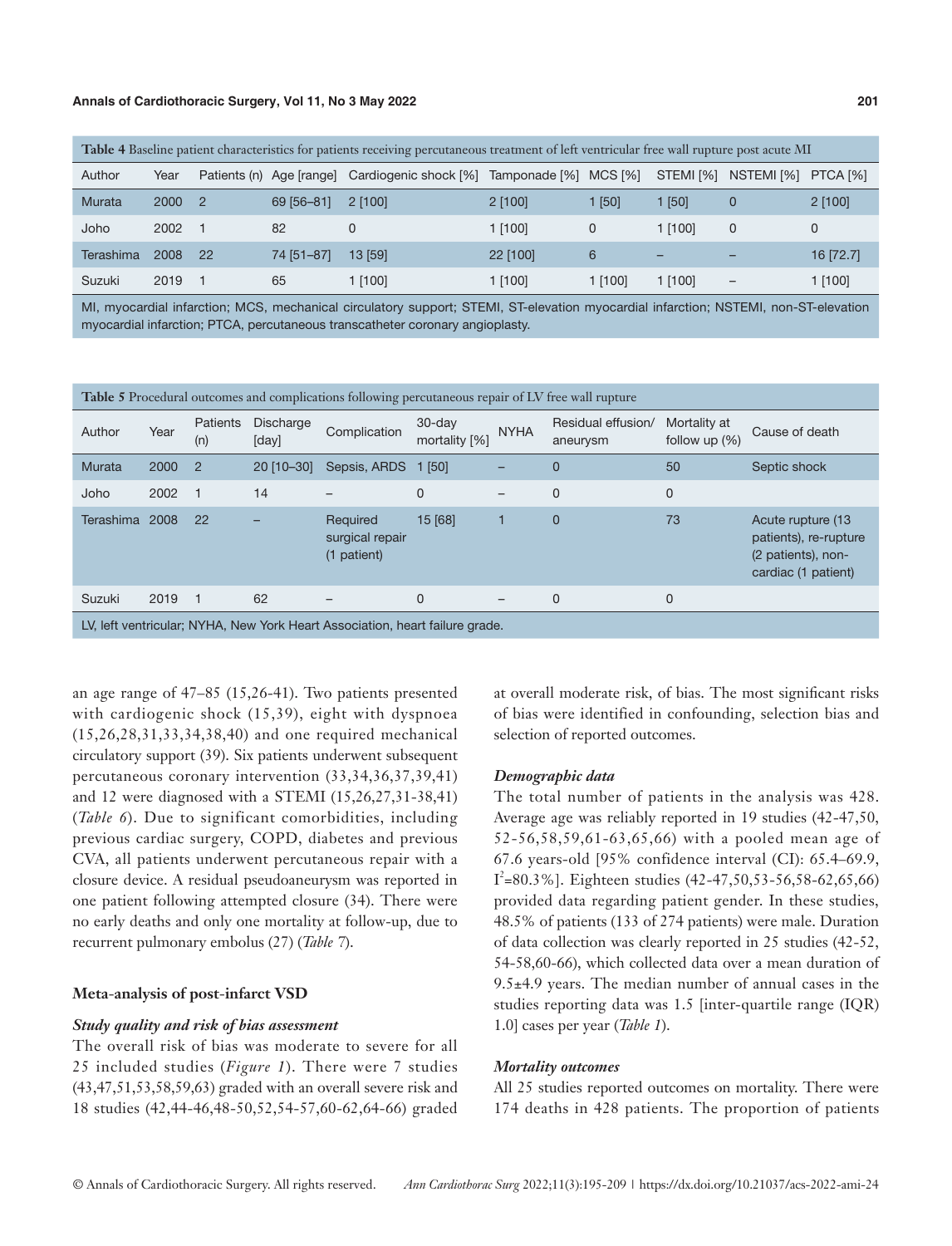|                    |      |              |                          | Table 6 Baseline patient characteristics for patients receiving percutaneous treatment of left ventricular pseudoaneurysm post-acute MI |                |              |           |                               |                   |
|--------------------|------|--------------|--------------------------|-----------------------------------------------------------------------------------------------------------------------------------------|----------------|--------------|-----------|-------------------------------|-------------------|
| Author             | Year |              | Patients (n) Age [range] | Cardiogenic shock [%] Dyspnea [%] MCS [%]                                                                                               |                |              |           | STEMI [%] NSTEMI [%] PTCA [%] |                   |
| Clift              | 2004 | $\mathbf{1}$ | 60                       |                                                                                                                                         | 1 [100]        |              | 1 [100]   |                               | -                 |
| Harrison           | 2007 | $\mathbf{1}$ | 47                       |                                                                                                                                         |                |              | 1 [100]   |                               |                   |
| Acharya            | 2012 | $\mathbf{1}$ | 49                       | $\mathbf{0}$                                                                                                                            | $1$ [100]      | $\mathbf 0$  |           |                               | $\mathbf 0$       |
| Kar                | 2012 | $\mathbf{1}$ | 67                       | $\mathsf{O}\xspace$                                                                                                                     | 0              | $\mathsf 0$  |           |                               | -                 |
| Subban             | 2012 | $\mathbf{1}$ | 54                       | $\mathbf 0$                                                                                                                             | $\mathbf 0$    | $\mathbf 0$  |           |                               |                   |
| Acar               | 2013 | $\mathbf{1}$ | 48                       | $\mathsf{O}\xspace$                                                                                                                     | 1 [100]        | 0            | 1 [100]   | -                             |                   |
| Alkhouli           | 2015 | $\mathbf{1}$ | 71                       | 1 [100]                                                                                                                                 | $1$ [100]      | $\mathbf 0$  | 1 [100]   | 0                             | $\mathbf{0}$      |
| Moriarty           | 2015 | $\mathbf{1}$ | 72                       | 0                                                                                                                                       | 0              | $\mathsf 0$  | 1 [100]   | 0                             | 0                 |
| Singh              | 2015 | $\mathbf{1}$ | 82                       | $\mathbf 0$                                                                                                                             | $1$ [100]      | $\mathbf 0$  | $1$ [100] | 0                             | 1 [100]           |
| Madan              | 2016 | $\mathbf{1}$ | 60                       | $\mathsf{O}$                                                                                                                            | $1$ [100]      | $\mathsf 0$  | $1$ [100] | 0                             | 1 [100]           |
| Nogueria           | 2016 | $\mathbf{1}$ | 81                       | $\mathbf 0$                                                                                                                             | $\overline{0}$ | $\mathbf{0}$ | $1$ [100] | 0                             | $\mathbf{0}$      |
| Yudi               | 2017 | $\mathbf{1}$ | 79                       | 0                                                                                                                                       | 0              | $\mathsf 0$  | $1$ [100] | 0                             | 1 [100]           |
| Pavani             | 2018 | $\mathbf{1}$ | 65                       | $\mathbf{0}$                                                                                                                            | $\overline{0}$ | $\mathbf 0$  | $1$ [100] | 0                             | $1$ [100]         |
| Tang               | 2019 | $\mathbf{1}$ | 79                       | $\mathsf 0$                                                                                                                             | 1 [100]        | $\mathsf 0$  | 1 [100]   | 0                             | $\mathsf 0$       |
| <b>Bing</b>        | 2020 | 3            | 78 [70-85]               | 1[33]                                                                                                                                   |                | 1 [33]       |           |                               | 1 [33]            |
| Cavalcanti         | 2020 | $\mathbf{1}$ | 84                       | 0                                                                                                                                       | 1 [100]        |              |           |                               | $\qquad \qquad -$ |
| Gonzalez           | 2020 | $\mathbf{1}$ | 64                       | -                                                                                                                                       |                |              | 1 [100]   |                               | 1 [100]           |
| Total <sup>#</sup> |      | 19           | 70 [47-85]               | 2[13]                                                                                                                                   | 8 [57]         | 1[8]         | 12 [100]  | $\mathsf 0$                   | 6 [23]            |

# , percentage calculation for summary totals only include patients in studies directly reporting outcome of interest. MI, myocardial infarction; MCS, mechanical circulatory support; STEMI, ST-elevation myocardial infarction; NSTEMI, non-ST-elevation myocardial infarction; PTCA, percutaneous transcatheter coronary angioplasty.

experiencing early mortality was 37.5% (95% CI: 29.0– 46.8%,  $I^2$ =65%). On influence analysis, no studies were found to have excessive influence on outcome or between study heterogeneity. There was a suggestion of publication bias with an over-representation of patients experiencing low mortality on visual inspection of funnel plot [\(Figure S2A\)](https://cdn.amegroups.cn/static/public/ACS-2022-AMI-24-Supplementary.pdf). Funnel plot asymmetry was statistically significant on Egger's test (P=0.037). Duval and Tweedie trim-and-fill method to correct for possible publication bias revealed an estimated proportion of patients experiencing early mortality of 53.3% (95% CI: 42.7–63.5%,  $I^2$ =79.5%), with an additional 10 imputed studies [\(Figure S2B](https://cdn.amegroups.cn/static/public/ACS-2022-AMI-24-Supplementary.pdf)). There was no identifiable impact of centre annual caseload on early mortality on meta-regression (P=0.654).

# *Procedural success*

Procedural success was reliably reported in 21 studies

(42-47,50,52-56,58-66). There were 43 failed procedures in 314 patients. The proportion of failed procedures was 15.9% (95% CI: 12.0–20.8%,  $I^2=0\%$ ). There were no overly influential studies on influence analysis. There was no evidence of publication bias on visual inspection of funnel plots (Egger's regression test, P=0.41). Presence of post-procedural shunt was reported in 15 studies (43,45,46,50,53,54,56-58,61-66). 21 out of 225 patients demonstrated a moderate or severe shunt at the time of discharge. The proportion of patients with a moderate or severe shunt was  $13.8\%$  (95% CI: 9.3–19.8%,  $I^2=0\%$ ). There were no overly influential studies. There was asymmetry evident on visual inspection of forest plots which was found to be significant on Egger's regression test (P=0.001) ([Figure S3A\)](https://cdn.amegroups.cn/static/public/ACS-2022-AMI-24-Supplementary.pdf). Trim-and-fill suggested the proportion of patients with a significant trans-septal shunt would be 18.2% (95% CI: 11.6–27.3%) after correction of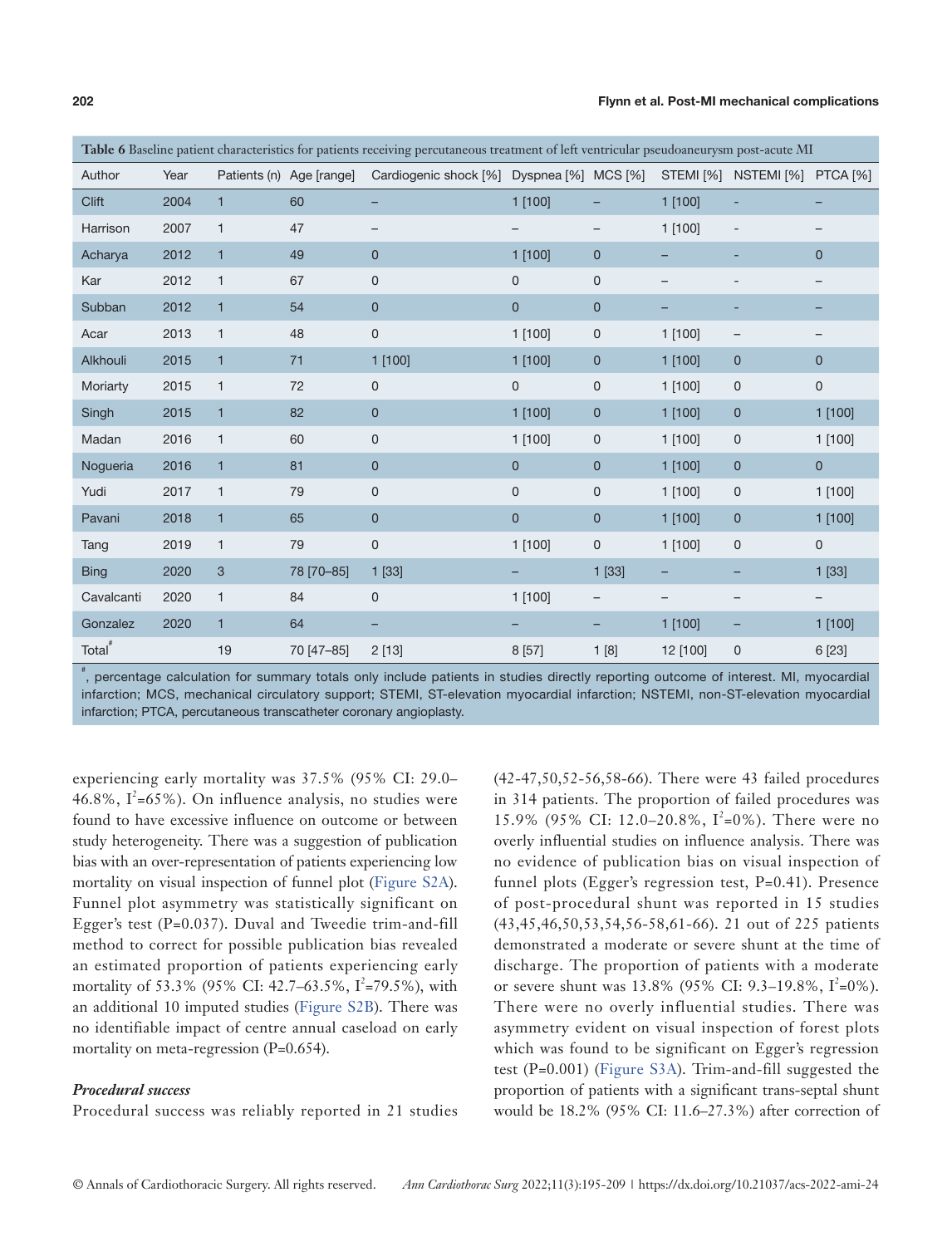|                    | Table 7 Procedural outcomes and complications following percutaneous repair of LV free wall rupture |                           |                            |                          |                            |                                |                               |                     |  |  |  |
|--------------------|-----------------------------------------------------------------------------------------------------|---------------------------|----------------------------|--------------------------|----------------------------|--------------------------------|-------------------------------|---------------------|--|--|--|
| Author             | Year                                                                                                | Patients (n)              | Discharge<br>(day) [range] | 30 day-<br>Mortality (%) | <b>NYHA</b>                | Residual<br>pseudoaneurysm (n) | Mortality at<br>follow up [%] | Cause of<br>death   |  |  |  |
| Clift              | 2004                                                                                                | $\mathbf{1}$              |                            |                          | I                          | $\overline{0}$                 | $\mathbf 0$                   | -                   |  |  |  |
| Harrison           | 2007                                                                                                | $\mathbf{1}$              |                            | $\mathsf 0$              |                            |                                | $\mathbf{1}$                  | <b>Recurrent PE</b> |  |  |  |
| Archarya           | 2012                                                                                                | $\mathbf{1}$              |                            | $\pmb{0}$                |                            |                                | $\mathbf 0$                   |                     |  |  |  |
| Kar                | 2012                                                                                                | $\mathbf{1}$              |                            | $\mathsf 0$              |                            | $\qquad \qquad -$              | $\mathsf 0$                   |                     |  |  |  |
| Subban             | 2012                                                                                                | $\mathbf{1}$              |                            |                          |                            |                                |                               |                     |  |  |  |
| Acar               | 2013                                                                                                | $\mathbf{1}$              | 5                          |                          |                            |                                |                               |                     |  |  |  |
| Alkhouli           | 2015                                                                                                | $\mathbf{1}$              | -                          | $\mathbf 0$              |                            |                                | $\mathbf{0}$                  |                     |  |  |  |
| Moriarty           | 2015                                                                                                | $\mathbf{1}$              |                            | $\mathbf 0$              |                            | $\mathbf 0$                    | $\mathsf 0$                   |                     |  |  |  |
| Singh              | 2015                                                                                                | $\mathbf{1}$              | 3                          | $\mathbf 0$              |                            | $\overline{0}$                 | $\mathbf 0$                   |                     |  |  |  |
| Madan              | 2016                                                                                                | $\mathbf{1}$              |                            |                          | $\ensuremath{\mathsf{II}}$ | 1 [100]                        | $\mathsf 0$                   |                     |  |  |  |
| Nogueria           | 2016                                                                                                | $\mathbf{1}$              |                            | $\overline{0}$           |                            |                                | $\mathbf 0$                   |                     |  |  |  |
| Yudi               | 2017                                                                                                | $\mathbf{1}$              |                            |                          |                            |                                |                               |                     |  |  |  |
| Pavani             | 2018                                                                                                | $\overline{1}$            | ۰                          |                          |                            |                                |                               |                     |  |  |  |
| Tang               | 2019                                                                                                | $\mathbf{1}$              | $\overline{7}$             | $\overline{0}$           |                            | $\overline{0}$                 | $\mathsf 0$                   |                     |  |  |  |
| <b>Bing</b>        | 2020                                                                                                | $\ensuremath{\mathsf{3}}$ | -                          |                          |                            |                                | $\mathbf 0$                   |                     |  |  |  |
| Cavalcanti         | 2020                                                                                                | $\mathbf{1}$              | 5                          |                          |                            |                                | $\mathsf 0$                   |                     |  |  |  |
| Gonzalez           | 2020                                                                                                | $\mathbf{1}$              | $\overline{7}$             |                          |                            |                                |                               |                     |  |  |  |
| Total <sup>#</sup> |                                                                                                     | 19                        | $5[3-7]$                   | $\mathsf 0$              |                            | 1[20]                          | 1[7]                          |                     |  |  |  |

# , percentage calculation for summary totals only include patients in studies directly reporting outcome of interest. LV, left ventricular; NYHA, New York Heart Association, heart failure grade; PE, pulmonary embolus.

publication bias, with 6 additional imputed studies (trimand-fill funnel plot, [Figure S3B](https://cdn.amegroups.cn/static/public/ACS-2022-AMI-24-Supplementary.pdf)).

# *Further procedures*

Twenty studies (42-47,50,52-56,58-65) reported outcomes on the requirement of further procedures (both surgical and percutaneous), following percutaneous closure of post-infarct VSD. There were 46 patients out of 279 who required follow-up procedures. The proportion of patients requiring follow-up procedures was 19.3% (95% CI: 13.2– 27.3%,  $I^2 = 38.6\%$ ). There were no overly influential studies. There was evidence of asymmetry on visual inspection of funnel plot confirmed on Egger's regression analysis (P=0.014) ([Figure S4A\)](https://cdn.amegroups.cn/static/public/ACS-2022-AMI-24-Supplementary.pdf). Trim-and-fill analysis suggests the proportion of patients requiring further procedures is 26.5% (95% CI: 18.2–36.7%) after correction of small

study bias, with 7 additional imputed studies (trim-and-fill funnel plot, [Figure S4B](https://cdn.amegroups.cn/static/public/ACS-2022-AMI-24-Supplementary.pdf)).

### *Impact of acuity on survival*

The reported pooled average time for VSD diagnosis postacute MI in 8 studies was 2.90 days (95% CI: 1.97–3.82 days,  $I^2$ =62.9%) (42-44,54,61,62,64). The time to VSD repair after diagnosis was reported in 17 studies as 22.0 days  $(95\% \text{ CI: } 12.4\text{--}31.6 \text{ days}, \frac{1^2}{5} = 99.4\%) (43,44,46,49,50,52.56,$ 59-62,64,66).

The outcomes of patient survival based on acuity of presentation was reported in 6 studies (42,46,54,56,58,59). There were 20 deaths in 31 patients presenting with acute post-infarct VSD and 6 deaths in 42 patients presenting with chronic post-infarct VSD. The risk ratio (RR) of mortality for patients with acute versus chronic post-infarct VSD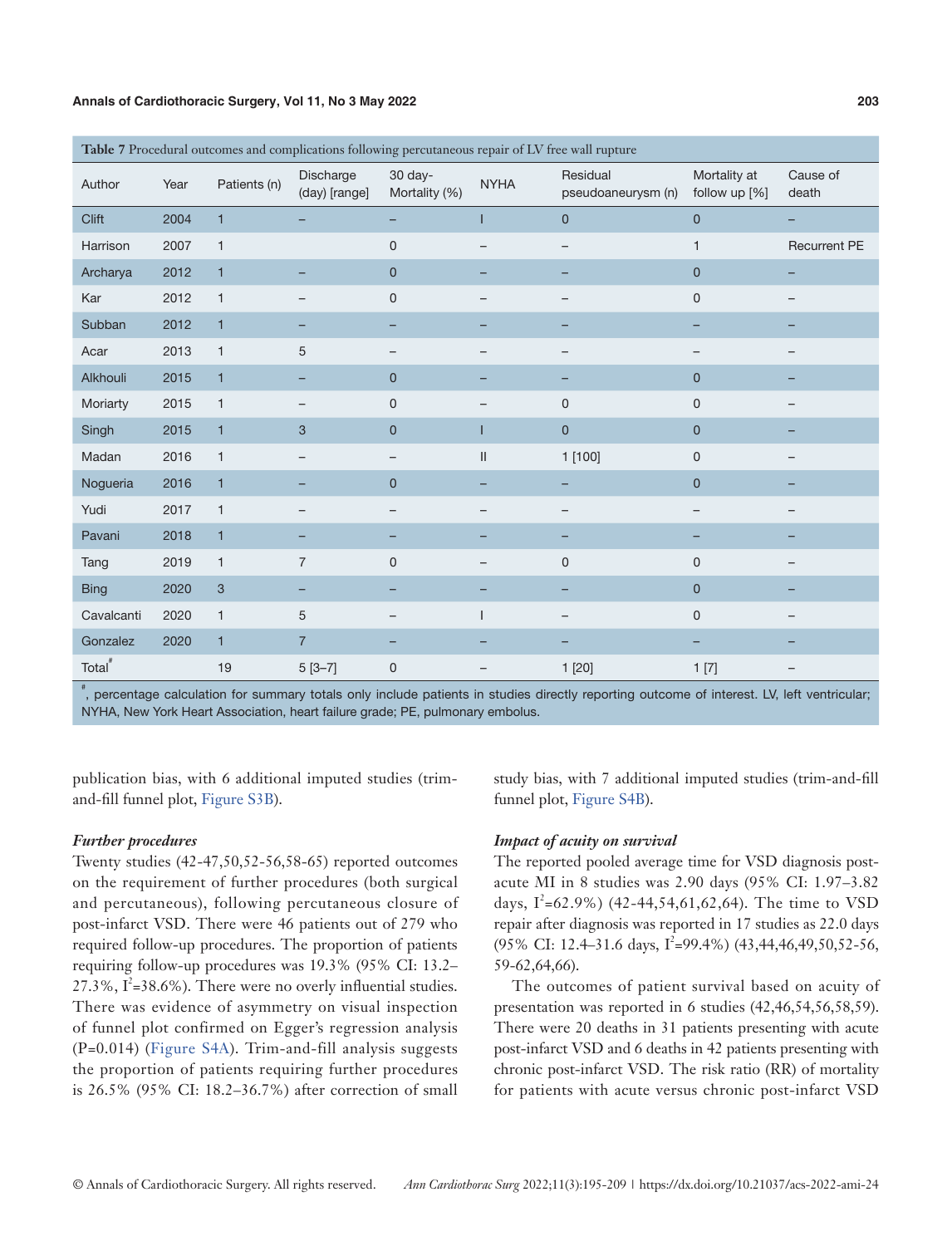

**Figure 1** Risk of study bias assessment table for the treatment of post-MI ventricular septal defect. MI, myocardial infarction.

was 3.34 (95% CI: 1.2-9.0, P=0.026, I<sup>2</sup>=8.8%) (*Figure 2*). The study by Sabiniewicz (56) was found to have an influential effect on the risk associated with the treatment of acute post-infarct VSDs. Exclusion of this study increased the RR to 5.07 (95% CI: 2.51–10.21, P<0.001,  $I^2=0\%$ ). Given the small study number, publication bias was unable to be formally assessed. Ten studies reported outcomes based on whether patients presented in cardiogenic shock. There were 39 deaths in 69 patients who presented with cardiogenic shock and, 18 deaths in 85 patients who presented in a stable condition. The RR of mortality between patients with cardiogenic shock compared to stable

patients was 2.49 (95% CI: 1.71–3.63, P<0.001,  $I^2=0\%$ ) (*Figure 3*). There were no significantly influential studies, nor evidence of publication bias.

#### **Discussion**

The mechanical complications of ischemic heart disease are rare but devastating to the patients that suffer them. Acutely presenting patients often present critically unwell with significant morbidity and mortality associated with conventional surgical repair. This review has highlighted the emerging field of the percutaneous management of mechanical complications of IHD which, although having been practiced for several decades, remains in its infancy.

The early results of the treatment of PMR have encouraging results, with a low early mortality of 1 patient of the 42 reported cases. This low mortality contrasts with the reported early mortality for surgical intervention for PMR, which is 12.5–20% (67-69). However, the reported mortality for percutaneous mitral valve repair is almost certainly substantially underestimated through small study bias. The Japanese and American registry data reports the predominant mode of surgical intervention for PMR was mitral valve replacement in 79.8–90% (68,69), giving a reliable result. This review has demonstrated a significant minority (31%) of patients treated with percutaneous mitral repair were left with moderate or severe MR in a highly selectively reported group of patients. This review also demonstrates that the catastrophic and difficult to manage complications of LV FWR and LV free wall pseudoaneurysm can be managed in certain circumstances with percutaneous techniques. Although, this data is still very much case report based and thus, future study is certainly warranted.

The overall mortality of percutaneous repair of PMI-VSD reported in this study (37.5%) is similar to surgical outcomes of post-infarct VSD from various national registry data, ranging from 33.0–42.9% (70-72). This is despite a significant proportion of patients treated with primary percutaneous intervention being of prohibitive surgical risk. Only one study used percutaneous treatment as the preferred treatment, over surgical repair, for all patients presenting with PMI-VSD (62). However, the assessment of publication bias suggests overall mortality from percutaneous intervention is likely to be underestimated due to the presence of small study bias. The corrected estimated mortality was higher than reported surgical outcomes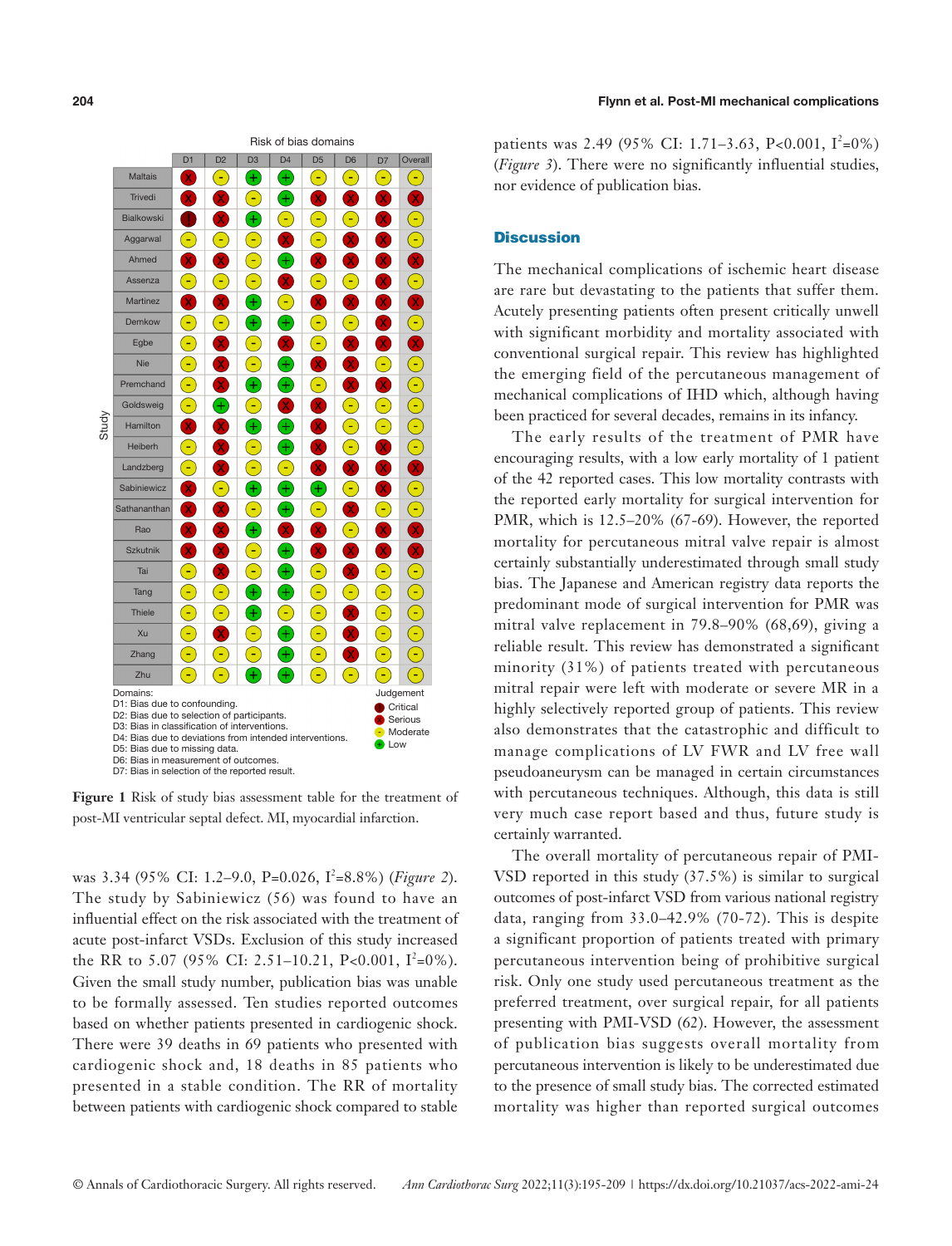|                                                                                                   |                |    | <b>Acute VSD Chronic VSD</b> |    |           | <b>Risk Ratio</b>                                   | <b>Risk Ratio</b>             |
|---------------------------------------------------------------------------------------------------|----------------|----|------------------------------|----|-----------|-----------------------------------------------------|-------------------------------|
| Study                                                                                             |                |    |                              |    |           | Events Total Events Total Weight MH, Random, 95% CI | MH, Random, 95% CI            |
| Aggarwal, 2018                                                                                    | 9              | 12 | 0                            | 9  | 7.4%      | 14.44 [0.96; 218.29]                                |                               |
| Demkow, 2005                                                                                      |                |    |                              | 10 | 23.2%     | 7.00 [1.59; 30.80]                                  |                               |
| Nie, 2017                                                                                         | 4              | 6  | 0                            | 4  | 7.7%      | $6.23$ [0.43; 89.35]                                |                               |
| Sabiniewicz, 2017                                                                                 | $\overline{2}$ |    | 4                            |    | 13 24.8%  | $0.93$ [0.22; 3.87]                                 |                               |
| Rao, 2015                                                                                         | 3              | 4  | 0                            |    | 10.1%     | 2.33 [0.23; 23.66]                                  |                               |
| Szkutnik, 2003                                                                                    |                |    |                              | 5  | 26.8%     | 3.67 [0.94; 14.35]                                  |                               |
| <b>Total (95% CI)</b><br><b>Prediction interval</b>                                               | 20             | 31 | 6                            |    | 42 100.0% | $3.34$ [1.24; 8.96]<br>[0.93; 12.01]                |                               |
| Heterogeneity: Tau <sup>2</sup> = 0.0650; Chi <sup>2</sup> = 5.48, df = 5 (P = 0.36); $I^2 = 9\%$ |                |    |                              |    |           |                                                     |                               |
|                                                                                                   |                |    |                              |    |           |                                                     | 100<br>0.01<br>0.1<br>10      |
|                                                                                                   |                |    |                              |    |           |                                                     |                               |
|                                                                                                   |                |    |                              |    |           |                                                     | Favours Acute Favours Chronic |

Figure 2 Forest plot demonstrating risk ratio of mortality of patients receiving treatment for acute versus chronic post-MI ventricular septal defect. CI, confidence interval; MH, Mantel-Haenszel method. MI, myocardial infarction.



**Figure 3** Forest plot demonstrating risk ratio of mortality of patients presenting in cardiogenic shock versus non-shock patients. CI, confidence interval; MH, Mantel-Haenszel method.

at 53.3%.

This manuscript highlights the increased risk that patients are at when they require early surgery. Acute surgery has been demonstrated to be high-risk for surgical intervention, for both PMI-VSD and PMR (68-72). Various strategies of prolonging time to surgery have been proposed including, the use of medical support with inotropes and mechanical assist devices, such as intra-aortic balloon pumps and extra-corporeal membrane oxygenation. Attempts have been made to provide extended periods of mechanical support to allow haemodynamic stabilization and an improvement in biochemical parameters prior to intervention. Mortality of patients requiring aggressive management with mechanical support to facilitate delayed surgical repair remains high, although a recent metaanalysis of published literature by Ronco and colleagues (73) assessed the surgical outcomes of 2,440 patients of whom 129 were treated with ECMO support prior to surgical repair. This study suggests a mortality benefit in patients treated with a prolonged period of stabilization using mechanical support compared to those operated on emergently. Currently, this strategy is not recommended to be utilised as a routine intervention for patients with postinfarct VSD who present in extremis although, mechanical cardiac support is recommended as a bridge to urgent repair (74).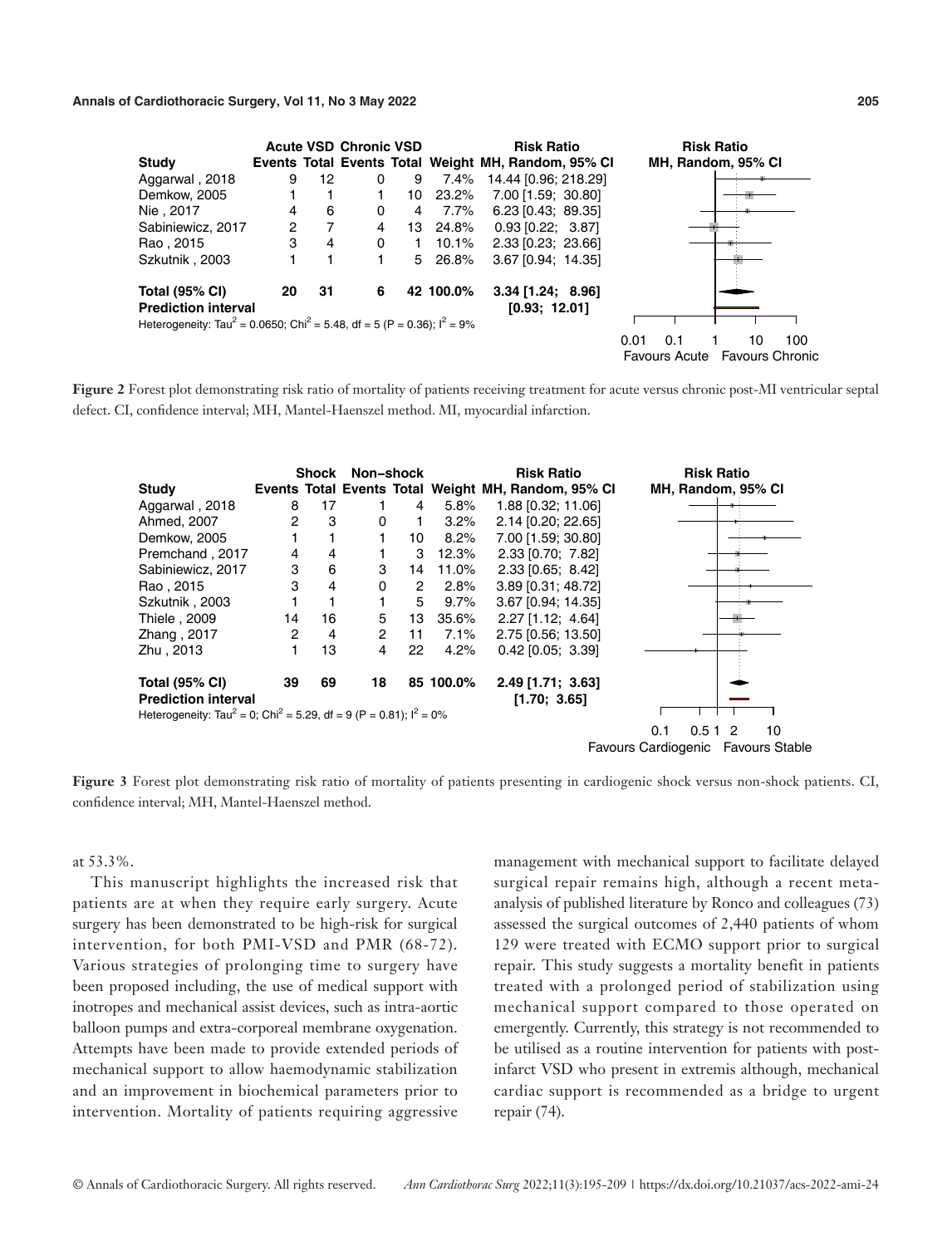# **206** Flynn et al. Post-MI mechanical complications

# **Limitations**

There are several important limitations with this analysis. All studies are of at least a moderate risk bias due to the small study size, retrospective analysis, absence of randomisation and implicit selection bias. There will be a substantial element of publication bias as well. However, this is an emerging field of technologies that is likely to expand with increased experience of all transcatheter and percutaneous interventions.

# Conclusions

Mechanical complications of IHD are becoming an increasingly rare phenomenon due to advances in the management of coronary artery disease however, the associated mortality and morbidity remains high. Although surgical techniques remain the gold standard, we have shown that percutaneous management may be a viable option in certain cases. Further study and accurate reporting are clearly required to determine the true level of risk associated with these techniques, to ensure they are appropriately applied in these rare conditions.

# Acknowledgments

*Funding:* None.

# **Footnote**

*Conflicts of Interest:* The authors declare no conflicts of interest.

*Open Access Statement:* This is an Open Access article distributed in accordance with the Creative Commons Attribution-NonCommercial-NoDerivs 4.0 International License (CC BY-NC-ND 4.0), which permits the noncommercial replication and distribution of the article with the strict proviso that no changes or edits are made and the original work is properly cited (including links to both the formal publication through the relevant DOI and the license). See: [https://creativecommons.org/licenses/by-nc-nd/4.0/.](https://creativecommons.org/licenses/by-nc-nd/4.0/)

# **References**

1. Elbadawi A, Elgendy IY, Mahmoud K, et al. Temporal Trends and Outcomes of Mechanical Complications in Patients With Acute Myocardial Infarction. JACC

Cardiovasc Interv 2019;12:1825-36.

- 2. French JK, Hellkamp AS, Armstrong PW, et al. Mechanical complications after percutaneous coronary intervention in ST-elevation myocardial infarction (from APEX-AMI). Am J Cardiol 2010;105:59-63.
- 3. Damluji AA, van Diepen S, Katz JN, et al. Mechanical Complications of Acute Myocardial Infarction: A Scientific Statement From the American Heart Association. Circulation 2021;144:e16-35.
- 4. Gong FF, Vaitenas I, Malaisrie SC, et al. Mechanical Complications of Acute Myocardial Infarction: A Review. JAMA Cardiol 2021;6:341-9.
- 5. Wan X, Wang W, Liu J, et al. Estimating the sample mean and standard deviation from the sample size, median, range and/or interquartile range. BMC Med Res Methodol 2014;14:135.
- 6. McGuinness LA, Higgins JPT. Risk-of-bias VISualization (robvis): An R package and Shiny web app for visualizing risk-of-bias assessments. Res Synth Methods 2021;12:55-61.
- 7. Bilge M, Alemdar R, Ali S, et al. Percutaneous mitral valve repair with the MitraClip system in a patient with subacute severe mitral regurgitation caused by papillary muscle rupture. Anadolu Kardiyol Derg 2014;14:475-6.
- 8. Adamo M, Curello S, Chiari E, et al. Percutaneous edgeto-edge mitral valve repair for the treatment of acute mitral regurgitation complicating myocardial infarction: A single centre experience. Int J Cardiol 2017;234:53-7.
- 9. Bilge M, Alemdar R, Yasar AS. Successful percutaneous mitral valve repair with the MitraClip system of acute mitral regurgitation due to papillary muscle rupture as complication of acute myocardial infarction. Catheter Cardiovasc Interv 2014;83:E137-40.
- 10. Horstkotte JC, Horstkotte M, Beucher H, et al. Percutaneous mitral valve repair as rescue procedure after post myocardial infarction papillary muscle rupture and acute cardiogenic shock. Clin Res Cardiol 2015;104:275-8.
- 11. Wolff R, Cohen G, Peterson C, et al. MitraClip for papillary muscle rupture in patient with cardiogenic shock. Can J Cardiol 2014;30:1461.e13-4.
- 12. Bahlmann E, Frerker C, Kreidel F, et al. MitraClip implantation after acute ischemic papillary muscle rupture in a patient with prolonged cardiogenic shock. Ann Thorac Surg 2015;99:e41-2.
- 13. Estévez-Loureiro R, Arzamendi D, Freixa X, et al. Percutaneous Mitral Valve Repair for Acute Mitral Regurgitation After an Acute Myocardial Infarction. J Am Coll Cardiol 2015;66:91-2.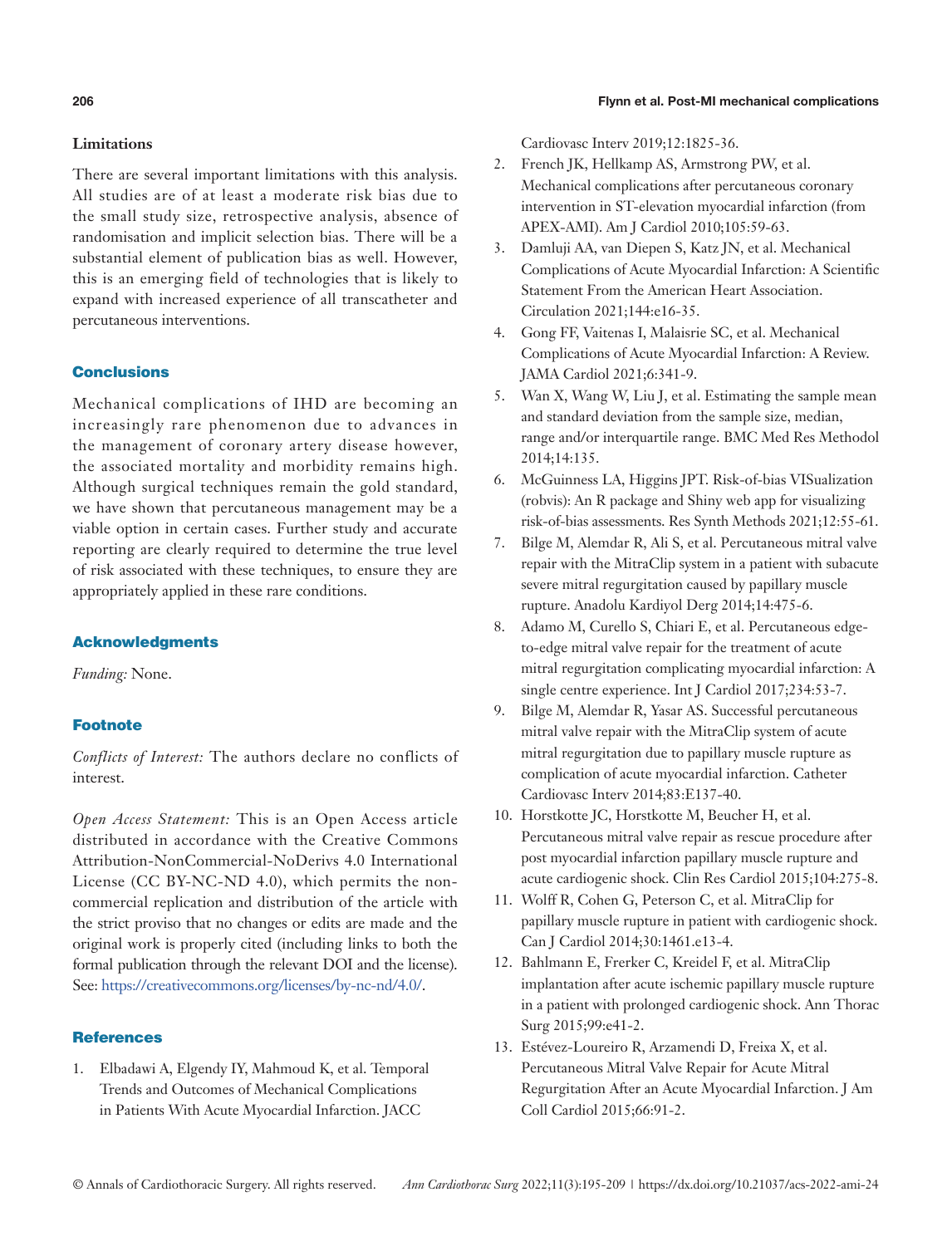- 14. Rodríguez-Santamarta M, Estévez-Loureiro R, Gualis J, et al. Percutaneous Mitral Valve Repair With Mitraclip® System in a Patient With Acute Mitral Regurgitation After Myocardial Infarction. Rev Esp Cardiol (Engl Ed) 2015;68:259-61.
- 15. Alkhouli M, Wolfe S, Alqahtani F, et al. The Feasibility of Transcatheter Edge-to-Edge Repair in the Management of Acute Severe Ischemic Mitral Regurgitation. JACC Cardiovasc Interv 2017;10:529-31.
- 16. Tarsia G, Smaldone C, Costantino MF. Effective percutaneous "edge-to-edge" mitral valve repair with mitraclip in a patient with acute post-MI regurgitation not related to papillary muscle rupture. Catheter Cardiovasc Interv 2016;88:1177-80.
- 17. Valle JA, Miyasaka RL, Carroll JD. Acute Mitral Regurgitation Secondary to Papillary Muscle Tear: Is Transcatheter Edge-to-Edge Mitral Valve Repair a New Paradigm? Circ Cardiovasc Interv 2017;10:e005050.
- 18. Yasin M, Nanjundappa A, Annie FH, et al. Use of MitraClip for Postmyocardial Infarction Mitral Regurgitation Secondary to Papillary Muscle Dysfunction. Cureus 2018;10:e3065.
- 19. Komatsu I, Cohen EA, Cohen GN, et al. Transcatheter Mitral Valve Edge-to-Edge Repair with the New MitraClip XTR System for Acute Mitral Regurgitation Caused by Papillary Muscle Rupture. Can J Cardiol 2019;35:1604.e5-7.
- 20. Papadopoulos K, Chrissoheris M, Nikolaou I, et al. Edge-to-edge mitral valve repair for acute mitral valve regurgitation due to papillary muscle rupture: a case report. Eur Heart J Case Rep 2019;3:ytz001.
- 21. Haberman D, Taramasso M, Czarnecki A, et al. Salvage MitraClip in severe secondary mitral regurgitation complicating acute myocardial infarction: data from a multicentre international study. Eur J Heart Fail 2019;21:1161-4.
- 22. Murata H, Masuo M, Yoshimoto H, et al. Oozing type cardiac rupture repaired with percutaneous injection of fibrin-glue into the pericardial space: case report. Jpn Circ J 2000;64:312-5.
- 23. Joho S, Asanoi H, Sakabe M, et al. Long-term usefulness of percutaneous intrapericardial fibrin-glue fixation therapy for oozing type of left ventricular free wall rupture: a case report. Circ J 2002;66:705-6.
- 24. Terashima M, Fujiwara S, Yaginuma GY, et al. Outcome of percutaneous intrapericardial fibrin-glue injection therapy for left ventricular free wall rupture secondary to acute myocardial infarction. Am J Cardiol 2008;101:419-21.
- 25. Suzuki A, Ishikawa J, Nemoto Y, et al. Acute left ventricular free wall rupture treated by percutaneous intra-pericardial fibrin-glue infusion. J Echocardiogr 2019;17:106-8.
- 26. Clift P, Thorne S, de Giovanni J. Percutaneous device closure of a pseudoaneurysm of the left ventricular wall. Heart 2004;90:e62.
- 27. Harrison W, Ruygrok PN, Greaves S, et al. Percutaneous closure of left ventricular free wall rupture with associated false aneurysm to prevent cardioembolic stroke. Heart Lung Circ 2008;17:250-3.
- 28. Acharya D, Nagaraj H, Misra VK. Transcatheter closure of left ventricular pseudoaneurysm. J Invasive Cardiol 2012;24:E111-4.
- 29. Kar B, Gholkar G, Gregoric ID, et al. Percutaneous closure of a left ventricular pseudoaneurysm in a high-risk surgical candidate. Tex Heart Inst J 2012;39:680-2.
- 30. Subban V, Kurian VM, Ajit MS, et al. Hybrid trans-apical device closure of left ventricular pseudoaneurysm under trans-oesophageal echocardiographic guidance. Heart Lung Circ 2012;21:734-6.
- 31. Acar Z, Korkmaz L, Parlar A, et al. Percutaneous Closure of Huge Left Ventricular Pseudoaneurysm by Atrial Septal Occluder Device. International Journal of Cardiology 2013. doi: 10.1016/S0167-5273(13)70360-7.
- 32. Moriarty J, Harris TJ, Vorobiof G, et al. Direct Percutaneous Repair of Left Ventricular Pseudoaneurysm via Transthoracic Deployment of a Ventricular Septal Defect Closure Device. Tex Heart Inst J 2015;42:362-6.
- 33. Singh A, Kliger C, Ruiz CE. Novel approach for the percutaneous treatment of left ventricular pseudoaneurysms. Catheter Cardiovasc Interv 2015;85:1092-6.
- 34. Madan T, Juneja M, Raval A, et al. Transcatheter device closure of pseudoaneurysms of the left ventricular wall: An emerging therapeutic option. Rev Port Cardiol 2016;35:115.e1-5.
- 35. Afonso Nogueira M, Fiarresga A, de Sousa L, et al. Percutaneous closure of a giant left ventricular wall pseudoaneurysm: Anterograde approach with a double snare technique. Rev Port Cardiol 2016;35:441.e1-4.
- 36. Yudi MB, Love B, Nadir A, et al. Percutaneous Closure of Left Ventricular Pseudoaneursym With Septal Occluder Device and Coils: A Multimodality Imaging Approach. JACC Cardiovasc Interv 2017;10:e159-e161.
- 37. Pavani M, Scrocca I, Meliga E, et al. Percutaneous Closure of a Left Ventricular Pseudoaneurysm Causing Recurrent Embolization, With Cerebral Protection and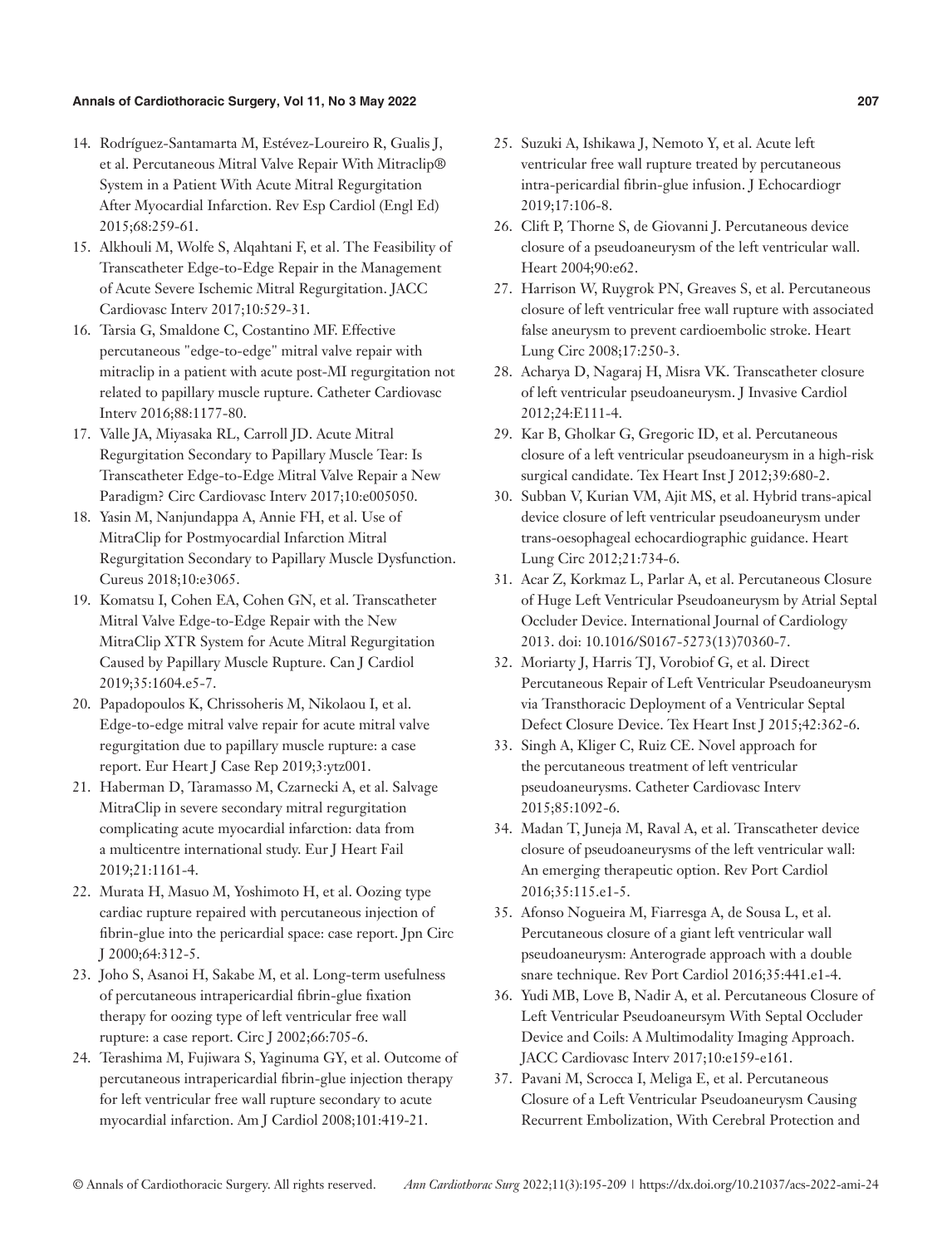# **208** Flynn et al. Post-MI mechanical complications

Extracorporeal Membrane Oxygenation Support. JACC Cardiovasc Interv 2018;11:e7-e10.

- 38. Tang L, Tang JJ, Hu XQ, et al. Transcatheter Closure of Complex Post-Myocardial Infarction Left Ventricular Pseudoaneurysm and Unique Post-Traumatic Right Ventricular Pseudoaneurysm. Int Heart J 2019;60:998-1002.
- 39. Bing R, Behan MWH, Pessotto R, et al. Percutaneous Repair of Ventricular Ruptures. JACC Case Rep 2020;2:341-6.
- 40. Cavalcanti LRP, Sá MPBO, Escorel Neto AC, et al. Percutaneous closure of left ventricular pseudoaneurysm in a patient with concomitant true left ventricular aneurysm. J Card Surg 2021;36:2113-6.
- 41. Fernandez Gonzalez L, Blanco Mata R, Garcia San Román K, et al. Percutaneous Closure of Perforated Ventricular Septal Pseudoaneurysm With "Cribriform" Amplatzer Device Using 3D Modeling. JACC Cardiovasc Interv 2020;13:e211-4.
- 42. Aggarwal M, Natarajan K, Vijayakumar M, et al. Primary transcatheter closure of post-myocardial infarction ventricular septal rupture using amplatzer atrial septal occlusion device: A study from tertiary care in South India. Indian Heart J 2018;70:519-27.
- 43. Ahmed J, Ruygrok PN, Wilson NJ, et al. Percutaneous closure of post-myocardial infarction ventricular septal defects: a single centre experience. Heart Lung Circ 2008;17:119-23.
- 44. Assenza GE, McElhinney DB, Valente AM, et al. Transcatheter closure of post-myocardial infarction ventricular septal rupture. Circ Cardiovasc Interv 2013;6:59-67.
- 45. Bialkowski J, Szkutnik M, Kusa J, et al. Transcatheter closure of postinfarction ventricular septal defects using Amplatzer devices. Rev Esp Cardiol 2007;60:548-51.
- 46. Demkow M, Ruzyllo W, Kepka C, et al. Primary transcatheter closure of postinfarction ventricular septal defects with the Amplatzer septal occluder- immediate results and up-to 5 years follow-up. EuroIntervention 2005;1:43-7.
- 47. Egbe AC, Poterucha JT, Rihal CS, et al. Transcatheter closure of postmyocardial infarction, iatrogenic, and postoperative ventricular septal defects: The Mayo Clinic experience. Catheter Cardiovasc Interv 2015;86:1264-70.
- 48. Goldsweig AM, Wang Y, Forrest JK, et al. Ventricular septal rupture complicating acute myocardial infarction: Incidence, treatment, and outcomes among medicare beneficiaries 1999-2014. Catheter Cardiovasc Interv 2018;92:1104-15.
- 49. Hamilton MCK, Rodrigues JCL, Martin RP, et al. The In Vivo Morphology of Post-Infarct Ventricular Septal Defect and the Implications for Closure. JACC Cardiovasc Interv 2017;10:1233-43.
- 50. Heiberg J, Hjortdal VE, Nielsen-Kudsk JE. Long-term outcome after transcatheter closure of postinfarction ventricular septal rupture. J Interv Cardiol 2014;27:509-15.
- 51. Landzberg MJ, Lock JE. Transcatheter management of ventricular septal rupture after myocardial infarction. Semin Thorac Cardiovasc Surg 1998;10:128-32.
- 52. Maltais S, Ibrahim R, Basmadjian AJ, et al. Postinfarction ventricular septal defects: towards a new treatment algorithm? Ann Thorac Surg 2009;87:687-92.
- 53. Martinez MW, Mookadam F, Sun Y, et al. Transcatheter closure of ischemic and post-traumatic ventricular septal ruptures. Catheter Cardiovasc Interv 2007;69:403-7.
- 54. Nie YL, Lin MC, Lin WW, et al. Transcatheter device closure of postmyocardial infarction ventricular septal defect. J Chin Med Assoc 2017;80:34-8.
- 55. Premchand RK, Garipalli R, Padmanabhan TN, et al. Percutaneous closure of post-myocardial infarction ventricular septal rupture - A single centre experience. Indian Heart J 2017;69 Suppl 1:S24-7.
- 56. Sabiniewicz R, Huczek Z, Zbroński K, et al. Percutaneous Closure of Post-Infarction Ventricular Septal Defects-An Over Decade-long Experience. J Interv Cardiol 2017;30:63-71.
- 57. Sathananthan J, Ruygrok P. Evolution in the management of postinfarct ventricular septal defects from surgical to percutaneous approach: a single-center experience. J Invasive Cardiol 2013;25:339-43.
- 58. Seshagiri Rao D, Patnaik AN, Barik R, et al. Transcatheter closure of postinfarction ventricular septal rupture. Journal of Indian College of Cardiology 2015;5:220-7.
- 59. Szkutnik M, Bialkowski J, Kusa J, et al. Postinfarction ventricular septal defect closure with Amplatzer occluders. Eur J Cardiothorac Surg 2003;23:323-7.
- 60. Tai S, Tang JJ, Tang L, et al. Management and Outcome of Ventricular Septal Rupture Complicating Acute Myocardial Infarction: What Is New in the Era of Percutaneous Intervention? Cardiology 2018;141:226-32.
- 61. Tang L, Fang Z, Hu X, et al. Non-surgical repair of ventricular septal rupture after acute myocardial infarction. Int J Cardiol 2015;185:328-32.
- 62. Thiele H, Kaulfersch C, Daehnert I, et al. Immediate primary transcatheter closure of postinfarction ventricular septal defects. Eur Heart J 2009;30:81-8.
- 63. Trivedi KR, Aldebert P, Riberi A, et al. Sequential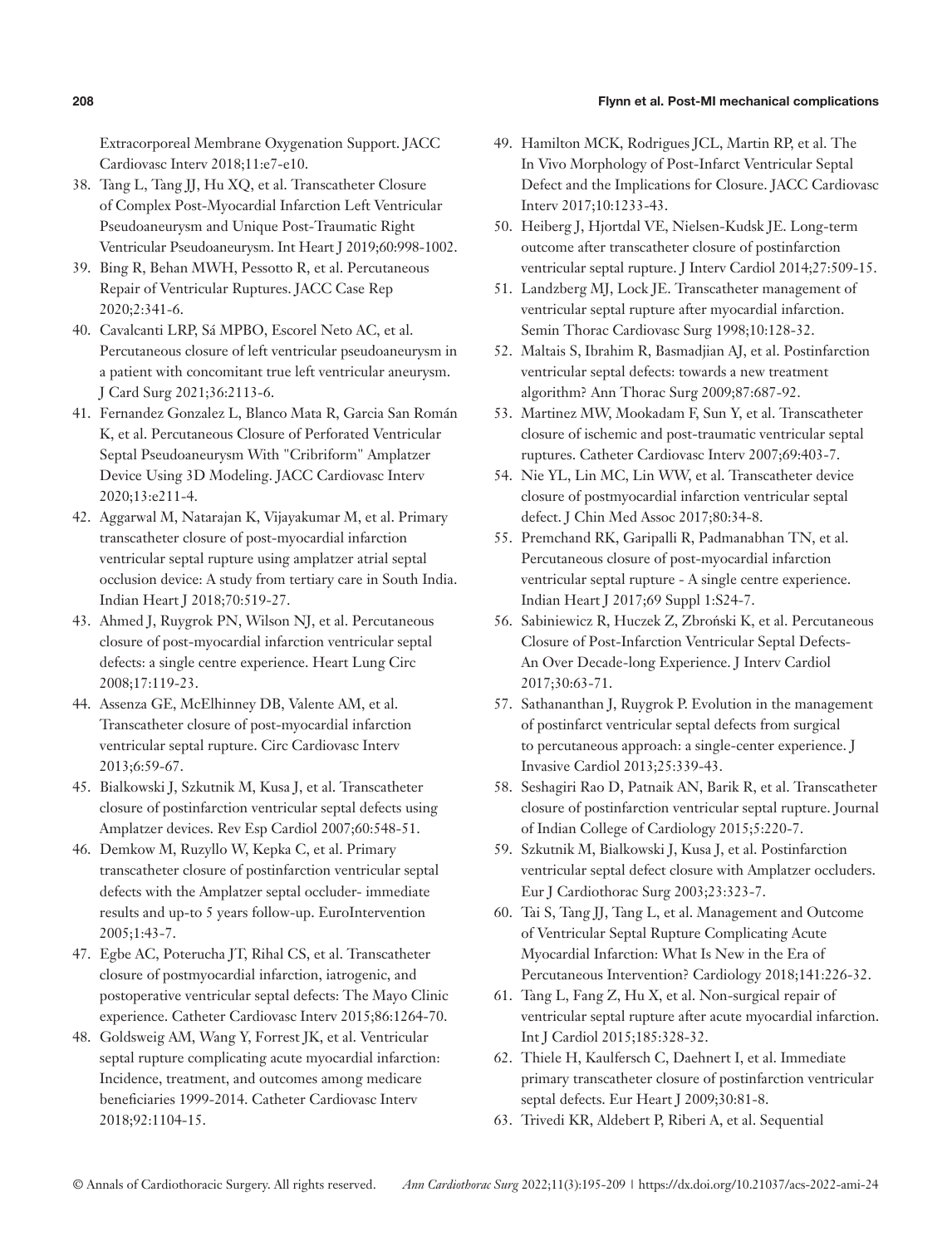management of post-myocardial infarction ventricular septal defects. Arch Cardiovasc Dis 2015;108:321-30.

- 64. Xu XD, Liu SX, Liu X, et al. Percutaneous closure of postinfarct muscular ventricular septal defects: a multicenter study in China. J Cardiol 2014;64:285-9.
- 65. Zhang R, Sun Y, Sun M, et al. In-Hospital Outcomes and Long-Term Follow-Up after Percutaneous Transcatheter Closure of Postinfarction Ventricular Septal Defects. Biomed Res Int 2017;2017:7971027.
- 66. Zhu XY, Qin YW, Han YL, et al. Long-term efficacy of transcatheter closure of ventricular septal defect in combination with percutaneous coronary intervention in patients with ventricular septal defect complicating acute myocardial infarction: a multicentre study. EuroIntervention 2013;8:1270-6.
- 67. Sultan I, Aranda-Michel E, Gleason TG, et al. Mitral valve surgery for acute papillary muscle rupture. J Card Surg 2018;33:484-8.
- 68. Kilic A, Sultan I, Chu D, et al. Mitral Valve Surgery for Papillary Muscle Rupture: Outcomes in 1342 Patients From The Society of Thoracic Surgeons Database. Ann Thorac Surg 2020;110:1975-81.
- 69. Fujita T, Yamamoto H, Kobayashi J, et al. Mitral valve

**Cite this article as:** Flynn CD, Morris P, Manuel L, Matteucci M, Ronco D, Massimi G, Torchio F, Lorusso R. Systematic review and meta-analysis of the mechanical complications of ischemic heart disease: papillary muscle rupture, left ventricle rupture and post-infarct ventricular septal defect. Ann Cardiothorac Surg 2022;11(3):195-209. doi: 10.21037/acs-2022-ami-24

surgery for ischemic papillary muscle rupture: outcomes from the Japan cardiovascular surgery database. Gen Thorac Cardiovasc Surg 2020;68:1439-46.

- 70. Dimagli A, Guida G, Sinha S, et al. Surgical outcomes of post-infarct ventricular septal defect repair: Insights from the UK national adult cardiac surgery audit database. J Card Surg 2022;37:843-52.
- 71. Arnaoutakis GJ, Zhao Y, George TJ, et al. Surgical repair of ventricular septal defect after myocardial infarction: outcomes from the Society of Thoracic Surgeons National Database. Ann Thorac Surg 2012;94:436-43; discussion 443-4.
- 72. Sakaguchi G, Miyata H, Motomura N, et al. Surgical Repair of Post-Infarction Ventricular Septal Defect-Findings From a Japanese National Database. Circ J 2019;83:2229-35.
- 73. Ronco D, Matteucci M, Ravaux JM, et al. Mechanical Circulatory Support as a Bridge to Definitive Treatment in Post-Infarction Ventricular Septal Rupture. JACC Cardiovasc Interv 2021;14:1053-66.
- 74. McDonagh TA, Metra M, Adamo M, et al. 2021 ESC Guidelines for the diagnosis and treatment of acute and chronic heart failure. Eur Heart J 2021;42:3599-726.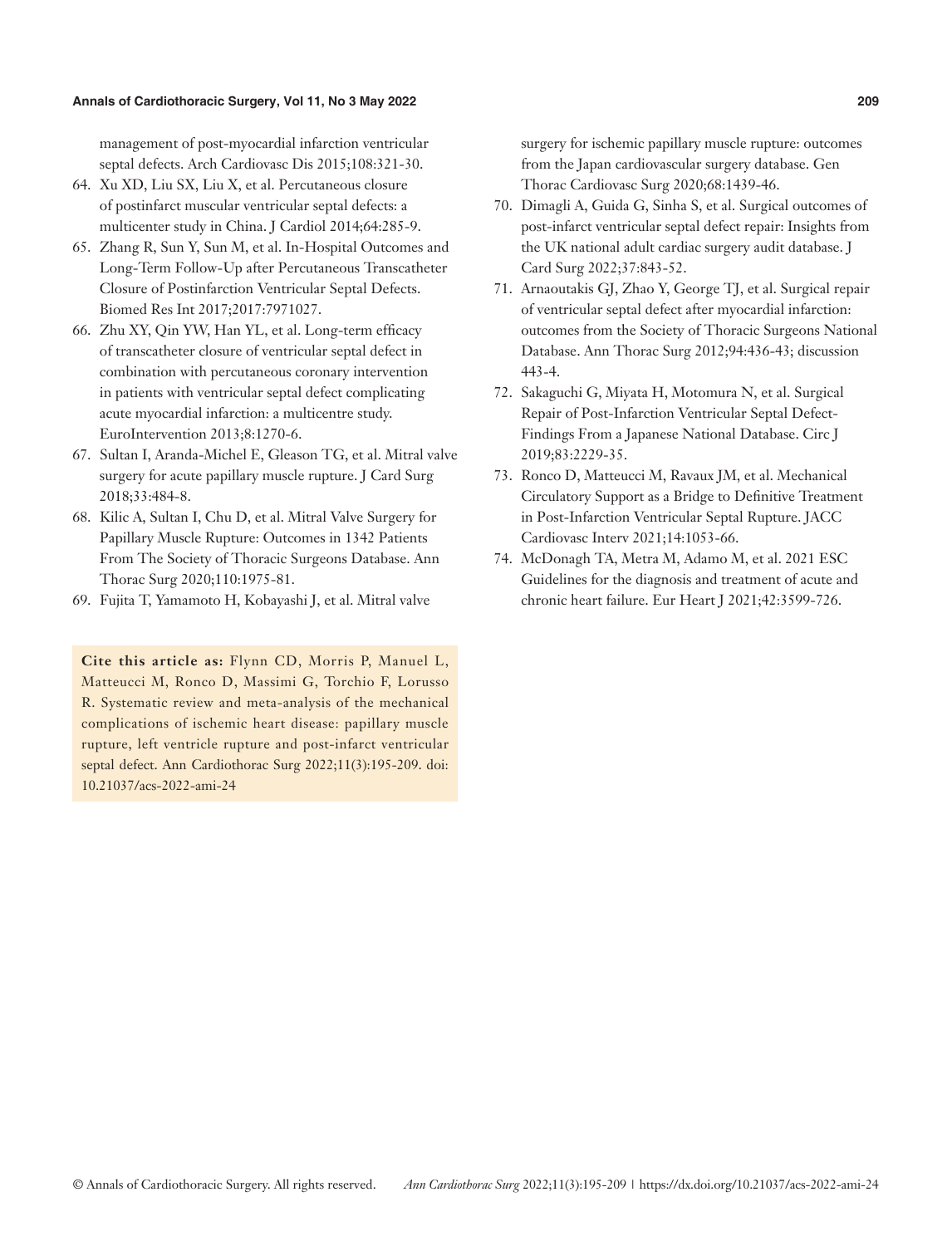

**Figure S1** PRISMA diagram detailing search strategy.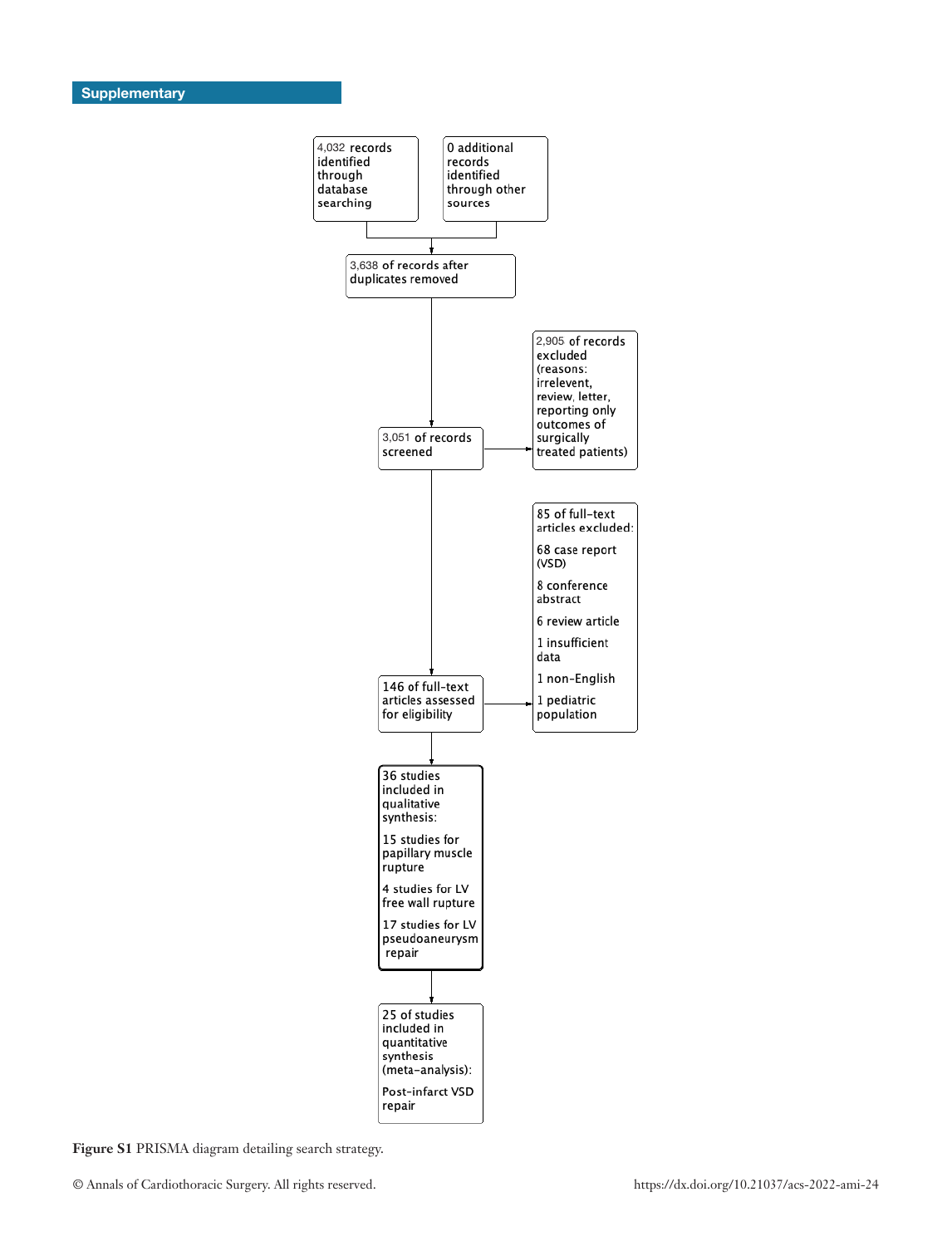

**Figure S2** (A) funnel plot detailing results of mortality in patients receiving percutaneous treatment of post-MI VSD, (B) trim-and-fill funnel plot detailing results of mortality in patients receiving percutaneous treatment of post-MI VSD.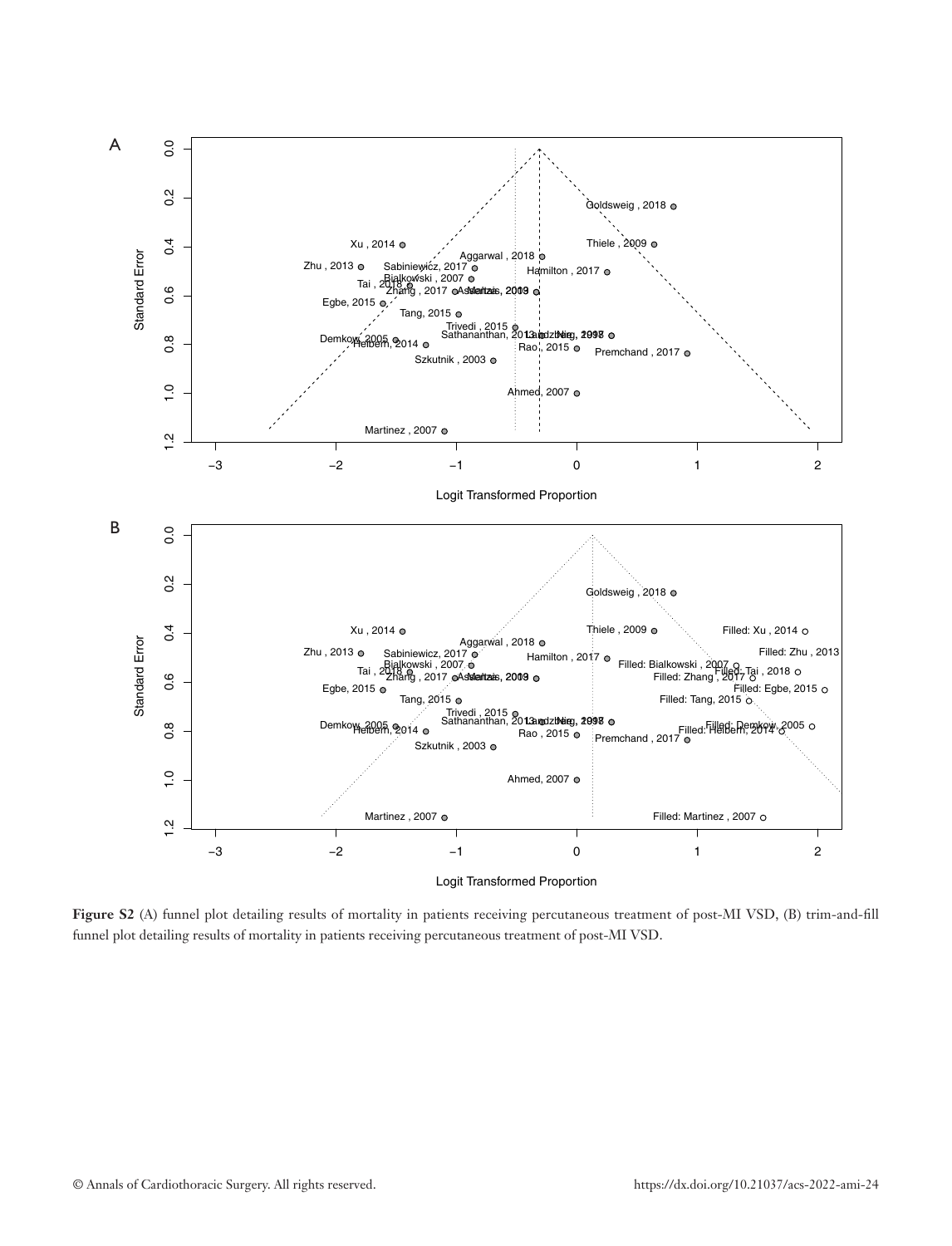

Figure S3 (A) funnel plot detailing outcomes of presence of significant residual trans-ventricular shunt in patients receiving percutaneous treatment of post-MI VSD, (B) trim-andfill funnel plot detailing results of presence of significant residual trans-ventricular shunt in patients receiving percutaneous treatment of post-MI VSD.